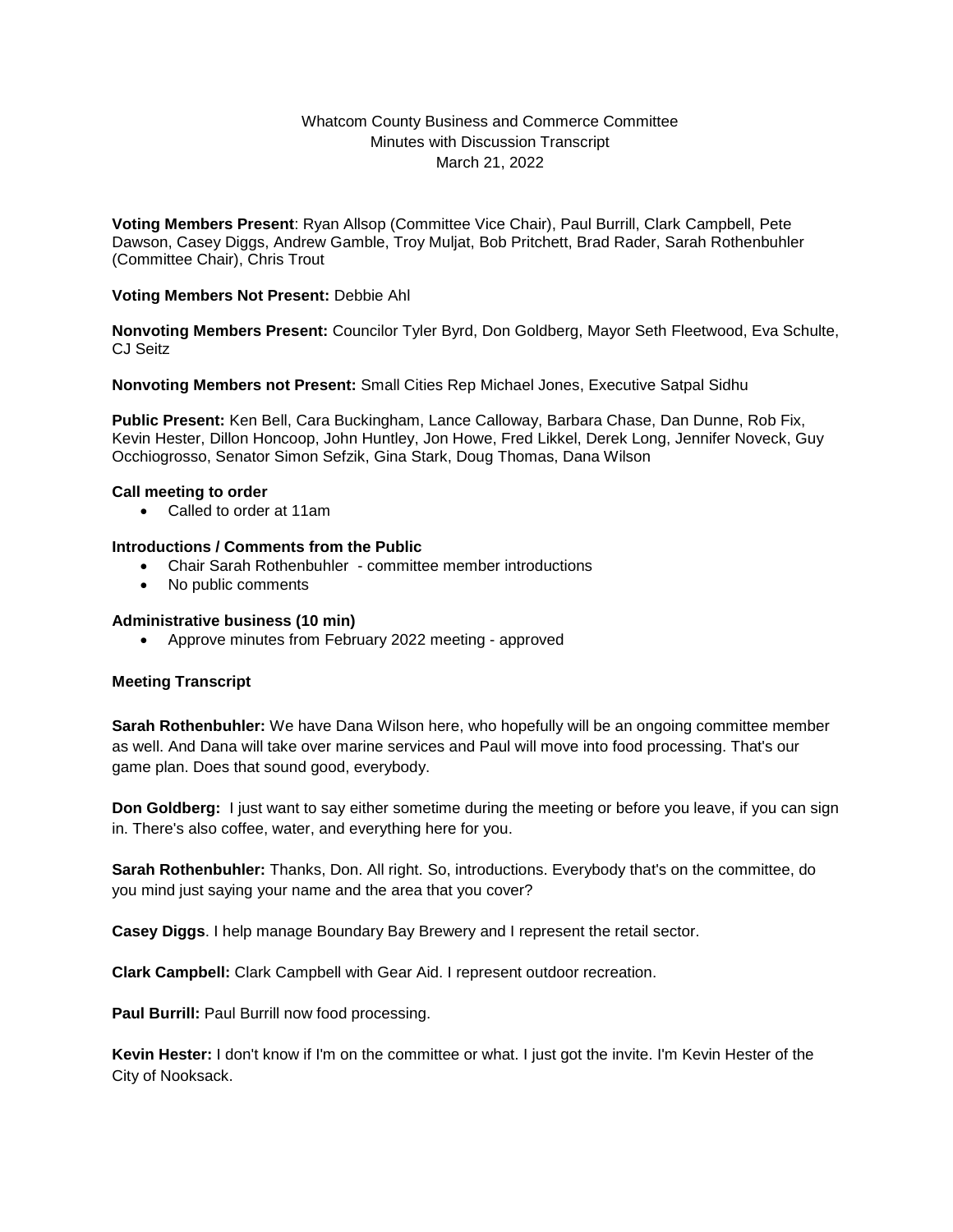**Don Goldberg:** Don Goldberg, Director of Economic Development, and a port representative.

**Brad Rader:** Brad Rader. Rader Farms and Lynden - I am the agricultural sector liaison.

**Sarah Rothenbuhler:** Sarah Rothenbuhler, Birch Equipment. I'm open, and could we have the people Zoomed in that are on the committee introduce themselves next.

**Don Goldberg:** Do they want me to just call on each one and ask them?

**Sarah Rothenbuhler:** They can do it. Go for it.

**Andrew Gamble:** Hello. This is Andrew Gamble, and I'm representing the energy industry.

**Ryan Allsop:** Ryan Allsop. Allsop Incorporated - open. Manufacturing and commercial development mostly.

**Troy Muljat:** Troy Muljat. Open.

**CJ Seitz:** CJ Seitz. Higher Ed.

**Seth Fleetwood:** Seth Fleetwood, Mayor of Bellingham.

**Chris Trout:** Chris Trout. President of Wood Stone Corporation. Manufacturing sector.

**Tyler Bryd:** Tyler Byrd. County Council.

**Bob Pritchett:** Bob Pritchett. Technology.

**Eva Shulte:** Eva Shulte. Higher ed.

**Pete Dawson:** Pete Dawson. Dawson Construction representing real estate. Not sure how that happened, Troy, but that's what I'm designated -- real estate. Thanks, all.

**Sarah Rothenbuhler:** Thank you, everybody. And thanks, everybody, for being here. For administrative business, we need to approve the February meeting minutes.

**Clark Campbell:** Motion to approve.

**Unknown:** Second.

**Update on Water Management for Fish, Floods, and Farms:** Presented by Whatcom Family Farmers Executive Director Fred Likkel

**Fred Likkel:** Thank you, Sarah. Appreciate that. Thank you all for having me here. I understand this is where the zoom folks are, so thanks for you inviting me too. I first have to make an apology to Ken Bell, because the other day I called him John. What he ran into is one of the challenges that I had from a few months ago getting coded was that I ended up with cold brain -- cold fog. It's all gone for some reason, except for named, so don't let me get your names wrong, because it's bound to happen. It has been really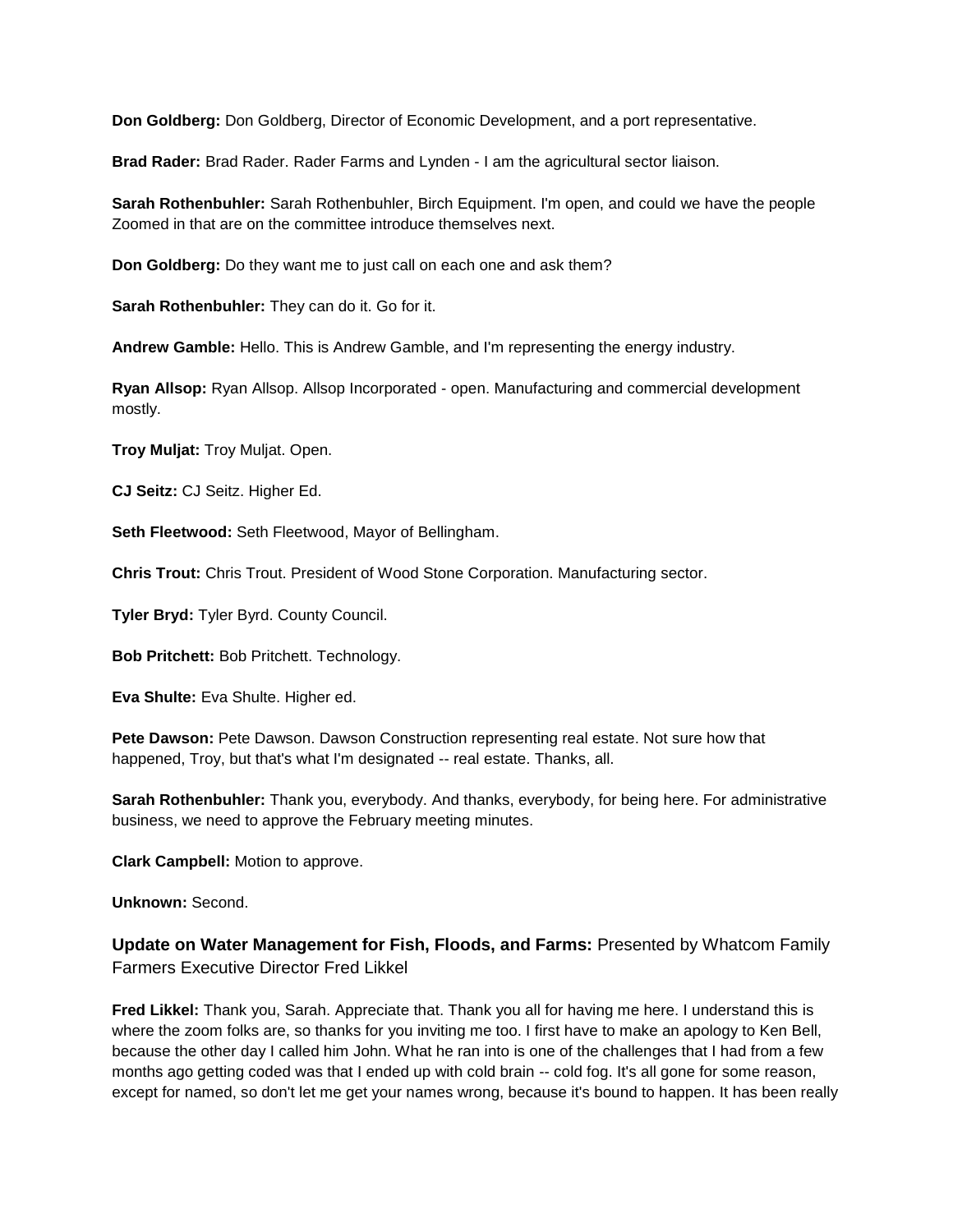nice because in our office -- I see Dylan's online and Dillon Honcoop as well as in there -- and I'm able to walk into the office now and there's four of them there. All I need to do to say, 'Hey, Dylan' and everybody's head pops up, so it makes it easier.

**Fred Likkel:** So, solving our Whatcom water crisis. I know Brad has discussed this with you before as well. I know when I talk to others about the water crisis in Whatcom County, they say, you're kidding me. I had a friend who moved here from Michigan about ten years ago, and he got a little frustrated with me because he ended up with seasonal affective disorder where it's always so dark, rainy, and dreary. He said how could we have a water crisis here in Whatcom County. But the reality is that is what we have. Some folks don't necessarily recognize that it is a challenge that we deal with.

**Fred Likkel:** So, for myself, my involvement really started about 12 to 15 years ago. I was an environmental consultant in agriculture for a number of years and mostly working with the dairy community. I had been hired to kind of transition into I guess you could say the political side of it. I was hired part time by the Washington State Dairy Federation to represent our farmers. They were really frustrated with they weren't getting good drainage out of their fields, especially those along the river. They said they were removing gravel up to about 1990 and now we've got gravel building after that. So, it's a huge issue. What can we do there? I jumped into it innocently thinking well we just need to figure out how to get gravel out of the river. And what you find out if it is a complex issue dealing with our water management issue. It isn't just as simple as 'just get gravel out of it or just build a dike'. It's just not that simple. Then about five or six years ago, Brad and a group of farmers started up a couple of different organizations. One of them was governmental with watershed improvement districts, which are known collectively as the Ag Water Board. The second one was the nonprofit group, which I'm now the executive director of called Whatcom Family Farmers. The primary focus there was the farmers could see coming - especially those who progressed the more out there -- that we were running into water challenges in Whatcom County as well.

**Fred Likkel:** I know you talked about this a bit, Brad, but it was really because Western water law is set up the way it was in Washington State, a lot of folks came here and didn't know and understand that they needed to get water rights for their fields as well. A lot of these other countries that they came from -- a lot of farmers and migrants -- water was one of those things that was granted to you, was accepted. That isn't the case here. So, we ended up having some farmers with water rights, some who didn't, and it was creating a huge challenge. In addition, Department of Ecology was saying, 'look, we're not going to grant any more water rights because we can see that this place is potentially overallocated'. It just became increasingly a challenge that the farming community said, we need to step into this because this is going to be something that's difficult. Then, of course, as you get into that, you understand once again, that side of it is equally complicated. We have issues with not enough water for our salmon. We have questions about what's going to be happening with our economic development if we don't have water. Well, how does this all look? So that's why in some ways we do have a water crisis, even though we don't really necessarily recognize it.

In some ways we could see that unfortunately, sometimes you need to have a real catastrophe in order to get there. Those in the farming community could see we've been dodging bullets for years as it related to flooding. Sure enough, this November, we had a challenge. This flood was just an absolutely devastating one for the community. There is \$100 million plus in damages. All the homes that were destroyed. We lost a worker's life. Quite honestly, in talking to some others, we are fortunate that we didn't lose more lives. There are some folks and some really scary situations. Animals suffered and died. It was a challenge. And of course, Canada had it even worse. I think most folks don't recognize that the water naturally flows towards Canada once it gets too high. That's the way it goes. And it ended up pooling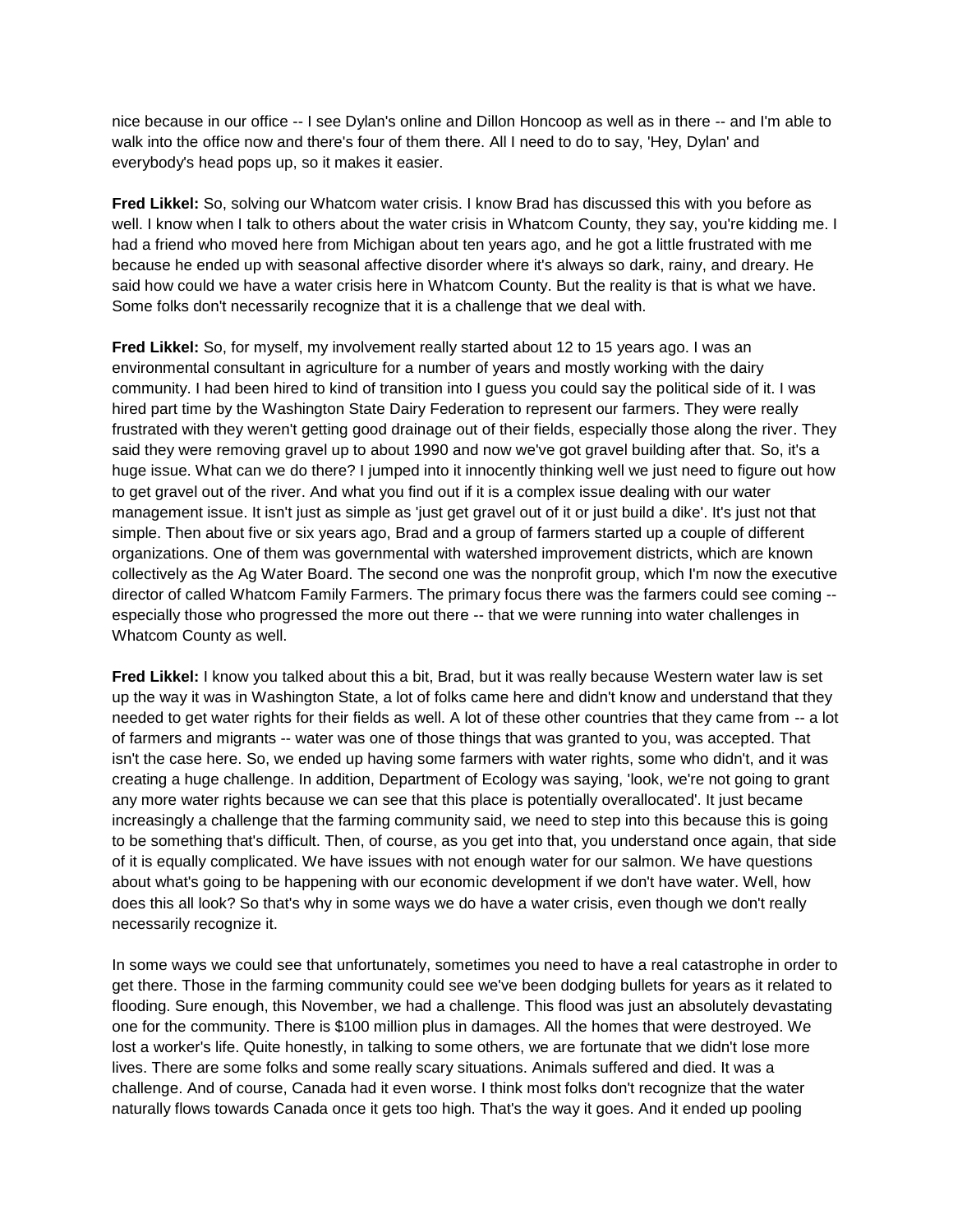down there in the old Sumas Lake, and it caused devastating damage there, over four hundred dairy cows. I've heard that over 700,000 poultry, 12,000 hogs. I heard that damage number is now closer to a billion. And of course, widespread anger, class action lawsuits, I understand, filed up there with threats of lawsuits to be filed up here as well. So obviously a huge challenge that occurred there.

What most folks don't recognize is that the Nooksack actually has twin problems, because two months before that flood hit, we had 2,500 salmon that died in the South Fork. They died because the flows are too low, the temperatures were too high, and a bacterial infection developed because of that that caused the salmon to die. So, this is obviously those two crises that hopefully brought us to a point where maybe we can have an opportunity to bring the community together to say, what is it that we can do to fix these issues? Because it isn't going to be just as easy as well, we'll just pump some more water in, or we'll dike things up.

**Fred Likkel:** This shows we had way too little water and way too much. So how are we going to how are we going to fix that? Then you add into this climate change, which regardless of whether you agree with climate change or the causes of climate change or not, I can tell you is that somebody who's out there in the farming community and done a fair bit of study on this, the reality is, it's there. It is something that is real. What we are seeing is our dryer seasons are getting drier. Our wetter seasons are getting wetter. We're getting more rain; we're getting faster snowmelt. And this shift in timing points to whether we need to look at some way of seasonal storage because the South Fork especially is in essence turning into a sea creek in August and September. It doesn't get water out of the glacier. It gets water from the twin sisters and some of those smaller mountains. It's dry. You get to September and it's dry. What are we going to do with that? For the farming part of it, the low flow obviously threatens the future of farming in our community. Even though 85% of the water the farmers take is from the aquifers, which are fairly plentiful, the issues surrounding water rights become a challenge because those river flows need to be met.

The river flow is below that level, so the river needs to meet in stream flows for salmon reasons and that got set in 1985. The reality is in the summer, about 60% of the time, that river doesn't even come close to that. And even currently, if you look at what other users would use, other than the in-stream flow, it's about less than 10% of the actual water would come from either agriculture or our community. The rest of it is supposed to be for the salmon. Well, the truth is, the river is significantly below that much of the time, so what is it that we're going to do?

That has led to ecology over time to decide that they wanted to sue all water rights holders in what's called an adjudication to determine who has water legally. The Court is almost certain to find the tribes have the most senior rights, and those most senior rights would also be related to what's needed for the salmon. Those would be significant rights. And when those tribal rights are insufficient to make the change flow, all of the junior rights holders could be or will be cut out. This is what we face. And what the farmers have said is, it's not just those guys that don't have water rights. It's others and it's the cities as well, which shows that we need to figure out what to do to fix this in. Basically, we can take that previous graph and change it around and get those flood levels in it so that we have enough flow for the fish and hopefully that way we can move forward a little better.

I've been involved on the political as well as the technical side of this for quite a while, and what's really been laid out is there are five different proposed solutions that are out there. All of them have their pluses and minuses, but this is what we need to be looking at. The first one was used for about 30 or 40 years from 1960s to about 1990, which is sediment management. Sediment management has its pros and cons Many people would say, well, let's just do that. It's flood prevention at a low cost. But there are some huge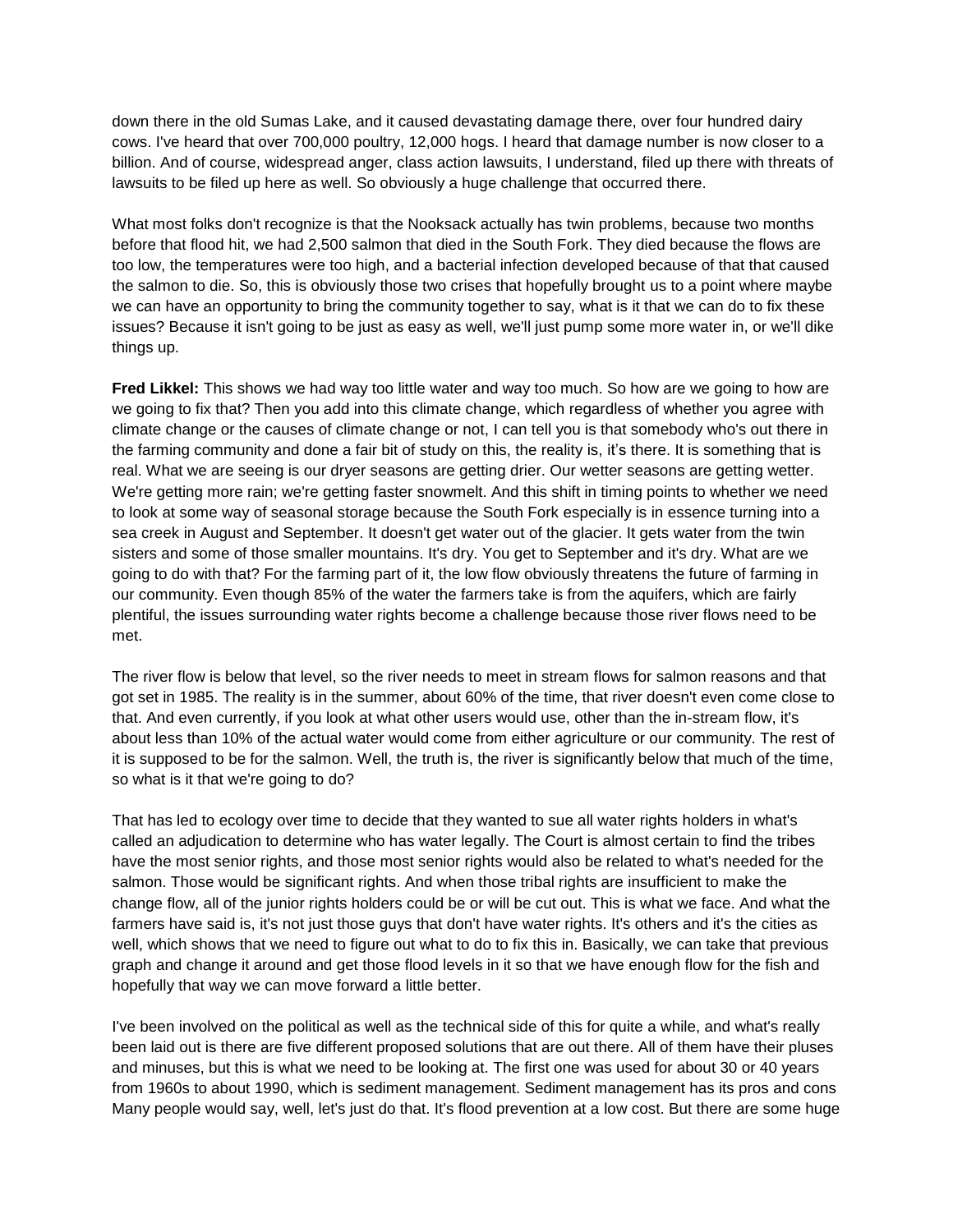cons there that most don't recognize. The biggest one, of course, is it threatens industry habitat, and the reality is it does. Yes, the salmon like deep pools, but they also need gravel for spawning, and they need places to hide. The reality is that we if just come in and dredge out a channel those things are gone. So, mitigation for that would be massive would be difficult to figure out what we're going to do there.

It also requires continual maintenance. I would imagine, because it's been so many years since it's been done, it would take 20 to 30 years just to get enough gravel out even if we want to go there. It does not help the low flow of things in the summer. If anything, it's going to move that water up quicker and cause us more challenges. It might have some possibilities in certain places to be a partial answer, but it is certainly not the answer.

The other one would be raising and enhancing levees. Levees and dikes get used interchangeably as a word. The pro there is that, yes, this would give you flood prevention at a low cost. But there are huge problems there as well. If you just build up a dike in one place, it's going to flood somebody else out. Perfect example I tell folks is shortly after early December, the watershed improvement districts meeting and first up was the Sumas Watershed Improvement District. Even the City of Sumas was there as well. And they were all fired up. 'We need to have a dike, an effort to keep the water from going to Sumas and Canada. It has to happen. We need to get that thing built up. It wasn't an hour later that we had the Lynden Watershed Improvement District came in all fired up the other way. And these are farmers say, don't you dare put a dyke up there. You're going to flood us out. Then it hits Lynden, then it hits Ferndale, then it hits Lummi. It's not just as easy as we'll just raise the dyke. In the end, it does not help that low flow issue that we are dealing with in the summer.

The next one up there, which you can't see too well, but its dykes or levees with setbacks. And this has some interesting potential there. It has places where it could work. This is the idea of giving the river more room to roam in various places in times. It has some fairly moderate cost, but it does gobble up farmland. And it's just not as simple as what would set these farms, these levees back. What's happened over time is the river has been in the same channel for the last X number of years. Honestly, the lowest areas sometimes are on completely the other side of the valley. So, it really doesn't work to say 'well, we'll just set it back'. There's going to be places where it could work everything. And again, it doesn't necessarily address the problem of low flow. Then of course the middle is buyouts,

I wouldn't necessarily call this a solution. What we're looking at there -- the county has been looking really hard at this and offering out the folks is -- let's buy out people that are in flood prone areas. There are a number of people that have been flooded over and over again. What this really does is it helps reduce the costs significantly year on year. This is a smart move, but I don't know it is necessary to call this the water management solution. It doesn't solve the flooding, and it certainly doesn't solve the low flow issues either. So, the bottom line there is storage, and that's the one that I think has the most potential for being a really a win-win scenario. Storage gives us flood prevention, and it also is a low flow solution. It also comes with pretty inflated cost. It's not that easy to do.

I think if we can't see it down there, but it says the D-word. What you see whenever you start talking about storage is you get folks pretty fired up about two D words -- Dam and on the other side of the set of management is dredging. These are words that are emotional triggers, I would say on both extremes of political spectrum where right away people get fired up. I think it's important to recognize that storage does not necessarily mean dams. They found this out in the Chehalis Basin. It can mean other things as well, and we'll get into that. For the storage, you have multiple ways that you can you can look at this. First of all, you can look at aquifer augmentation. The City of Lynden right now has a multimillion-dollar grant through the Department of Ecology to look at aquifer augmentation in the Nooksack in the Upper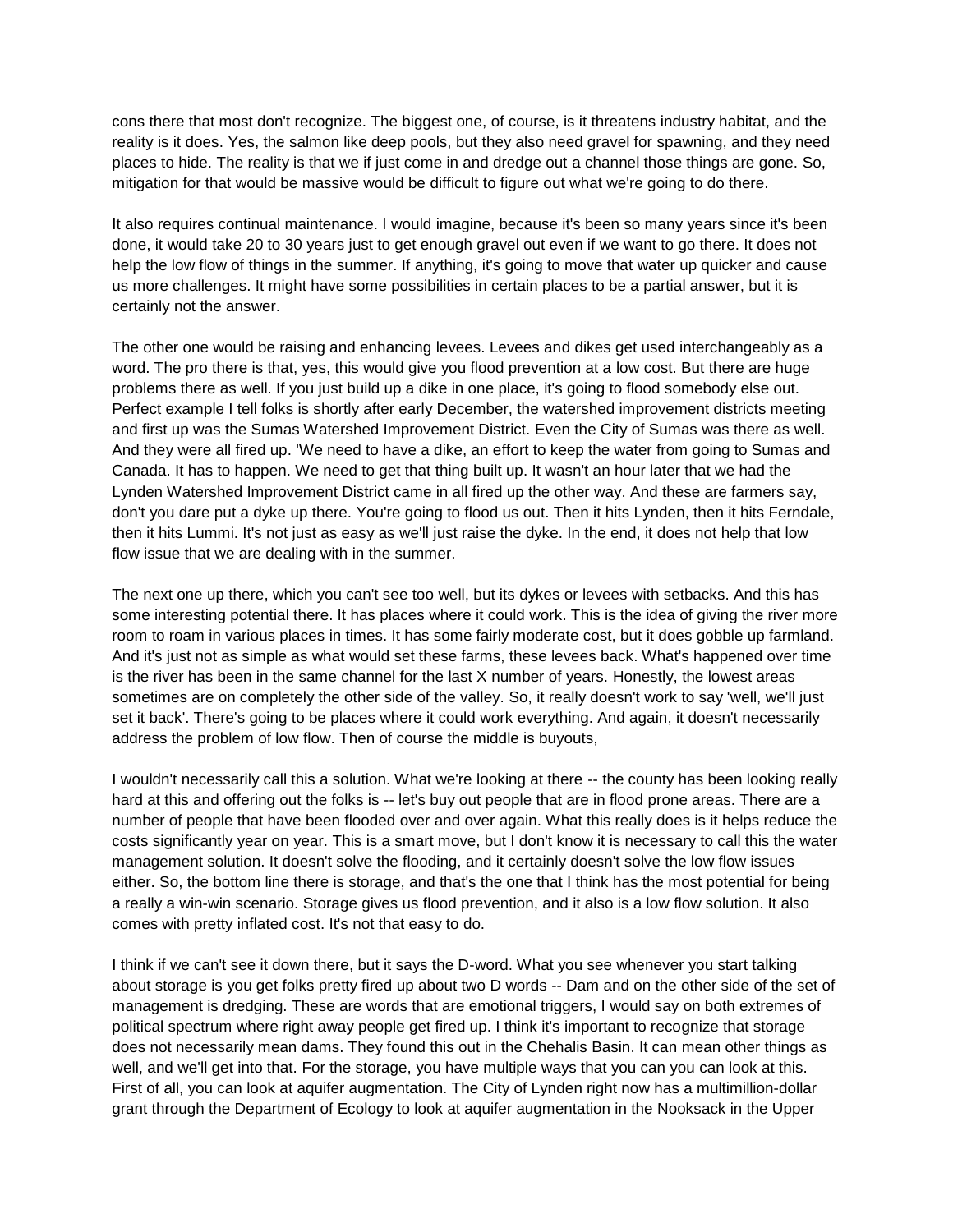Forks, I believe it's in the South Fork higher up. They're going to be taking water out in high flows, putting it into a natural aquifer, and then over time it'll release back into the river. It's in the preliminary stages of it. It's a study, but it is something that is a possibility. We have other places in the lowlands as well where, what if we could reconnect an old aquifer, old storage? So, we've talked about, for instance, gravel pits. There are old gravel pits that are sitting empty. Is there a way that we could reconnect those and then over time? The water would go naturally through to the river in the summer.

Increasing natural storages fits with that. That's looking at things like expanding wetlands, looking at a semi-natural retention. There have been places where folks have had lakes that have been expanded to make it take advantage of that. It does help with flood control. There's a little bit of increased benefit. There's a lot of studying that needs to be done on it. But it's certainly something that we need to look at. And then, of course, the last one is looking at reservoirs which have been used successfully in other places -- Skagit, Yakima -- for several reasons. In the Skagit it's really helped on the flooding side. Not really quite as successful -- because it was done earlier - on the salmon side. There's work that needs to be done there. But they say that the City of Mount Vernon would have been inundated with six feet of floodwater had they not had their reservoirs up above.

**Clark Campbell:** In the Yakima, it has been immensely successful for both for both floods and farms and fish, because those reservoirs, as you go over I-90 -- you all know that big one that's sitting there -- those get released over time, and they help out all three of the solutions. So, there are places in ways that reservoirs could be done that are potentially helpful. And I would say that even though that the dam word, can get a lot of people really uncomfortable, we are starting to see that folks are recognizing that it has some potential. It needs to be done well. It needs to be done right. It might not be one big dam. It's several different places higher up that we can we can work with and maybe it's natural instead of artificial. But I would say that in a variety of government circles, I'm starting to see that. For example, when Governor Inslee first proposed funding for salmon work back in November or December, one of the things he said in there is 'I'm proposing funding for green infrastructure, for water storage'. There's a recognition that there are some things that we can and possibly should do that we're really hoping that we start looking at the sorts of things.

I guess in summary, what's it going to take? Obviously, you're looking at political will. As I mentioned before, there are voices on both sides of this thing -- extreme voices --that are very much opposed to this. They don't want to see this happen, and they get emotionally triggered by some of these things. And that happens both ways. I've seen 'All we just need to do is dredge the river'. I see it over and over again. Likewise, on the other side, I hear there's no way we can do anything to artificially affect the river. We need to let it run the natural. Both of us are going to need to look at give and take to solve our solutions. It's going to take local, state, federal and tribal coordination. These are things again, I see these crises starting to bring people together, but honestly, I can see right now they're a bit overwhelmed with the need and what it is that has to be done. I'm hearing it locally. I heard it from tribes, not so much from the federal, but this flood really overwhelmed the resources out there. There's plenty of technical work that needs to be done, and there's plenty of policy work that needs to be done to bring this all together. And then, of course, funding. When we all work together, one of the nice things about the funding side of it is, it'll start showing up. When you get tribes and farmers and their government officials together, there is a lot of funding at the federal level to bring these things together. The Chehalis Basin brought in \$70M, I believe, in the last biennium alone, just to look at a variety of solutions. And those solutions are there. It is really going to take a concerted, sustained, and enthusiastic, community wide effort to promote these solutions that assure success. So that's my summary. I'm going to turn it over to Brad if there's anything you want to add to that.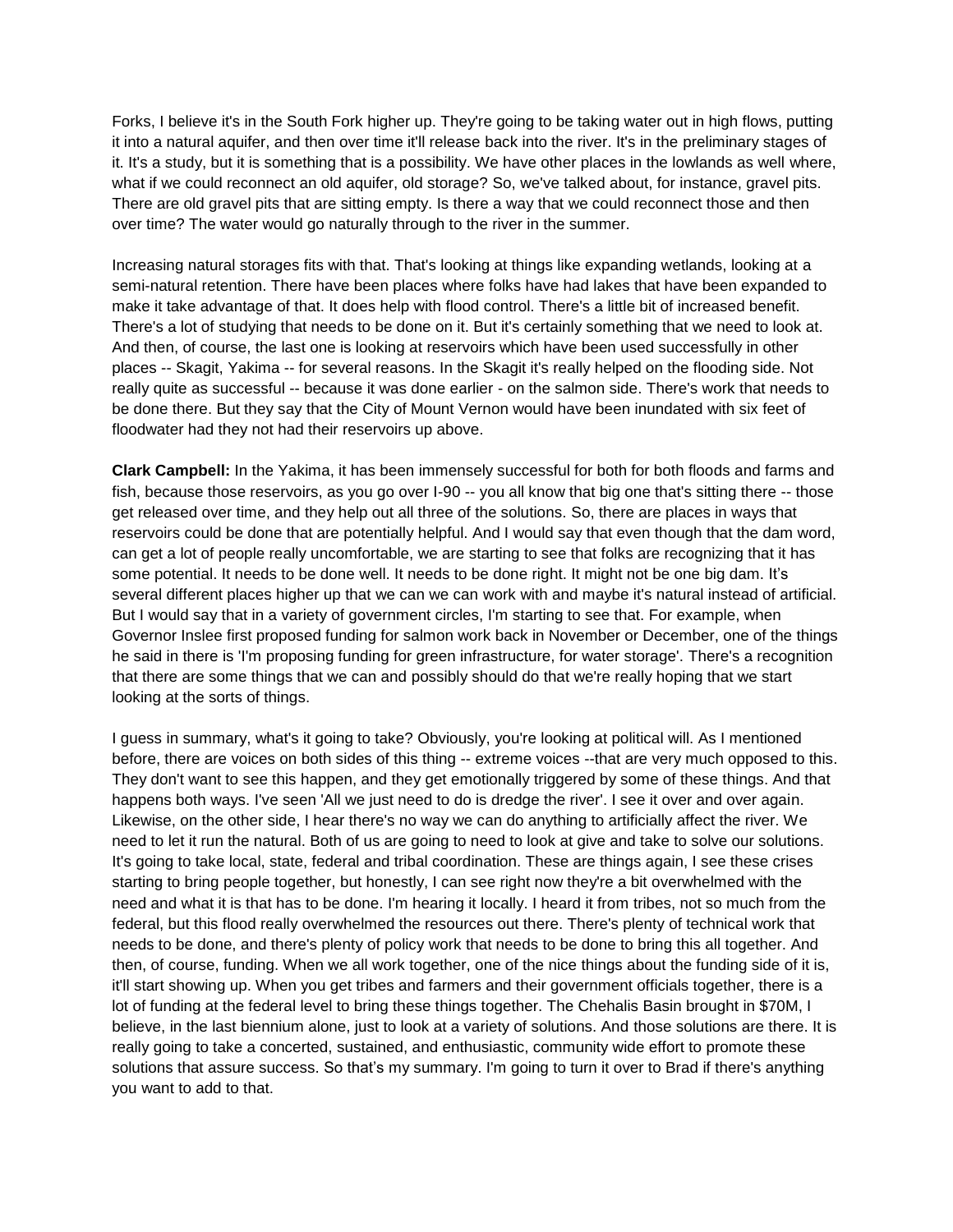**Brad Rader:** I won't talk long. Great presentation. We've been working on this one for a while, and the important thing for all of us in this room to know about the water crisis, it's going to touch all of us. It's not just an agricultural issue. It's not just a salmon issue. It's going to affect cities. It's going to affect whoever has a five-acre piece out in the county -- it's going to affect them. I think that's an important piece to remember. Is that it's not just agriculture and water rights and adjudication. That's really the point of this. What we found with the Whatcom Family Farmers and the water improvement districts is that standing together, having all farms -- whether it's maybe the crops in the county, are berries, sweet potatoes and dairy, dairy being the largest, -- is that it's better for us to stand together. We're using that same idea and others are using that same idea to be standing together. We've been talking a little bit across folks you wouldn't normally talk with and talk about coalitions. Farmers can't just go to DC and get the money that's needed to fix this for everybody. It needs to be a coalition or a group.

We're very worried from an agricultural standpoint about this, about the future of the industry. And we're spending a lot of time and energy trying to figure it out. And I invite any ideas that might come out of this, other places we need to talk to knock on some of those doors. Let's do it. We need to figure it out.

**John Huntley:** Just quickly. I'm John Huntley owner of Mills Electric. We started this coalition and what we're really trying to do is bring in business owners, nonprofits on both sides of the aisle to start this discussion. Because what we really have found out, it's not just the farmers, it's just it's not just the tribes. We've all got to come to a resolution and find out what we can do to help. So, my task is to bring in those people, and so far, I've had some great feedback from business owners and different people on both sides of the aisle. The more we get involved, the better to come to some kind of solution to the problem.

**Sarah Rothenbuhler:** We'll want to revisit the water issue in a few months, and it will be even more powerful with farming and fisheries working and reaching out together. Thank you for the presentation. Let's open up to Q&A-

**Don Goldberg:** Just one question is where is the process right now? At what stage is it and are you at a place where you can affect it?

**Fred Likkel:** Yes, absolutely. You're talking about a couple of different processes, starting to look at how we roll it all together. So, on the discussions surrounding, let's just take the water access, the water rights side of things first. The Department of Ecology been in the process of putting together an adjudication. And that is ongoing. They're hoping to file that in June 2023. In the meantime, Whatcom County that started a process where they were looking at together what's known as a solutions table that would deal with those issues from the policy side, because clearly this is a policy issue that's going to have to be determined. At the same time, there has been a group put together by the county that's been meeting for about a year, and that involves staff from farmers, from the tribes, from the county and now small cities are engaged in this as well, looking at comprehensive solutions. They've picked three pilot drainage areas that they're looking at. The first one is the South Fork, because it seems like that is the most critical issues are related to that as well as habitat and issues like that. That group has been meeting monthly for about a year now.

The flooding side of it, that program has been working with the program called floodplains by Design which is through the state. Locally is called FLIP - Flood Plain Inversion Planning -- and is the technical side. We've been working longer on just the flooding side of it, and how can we work with things within the floodplain. So, with what happened in 2021, that has really been ramped up. Working now with a lot of the same players to integrate the technical side of it.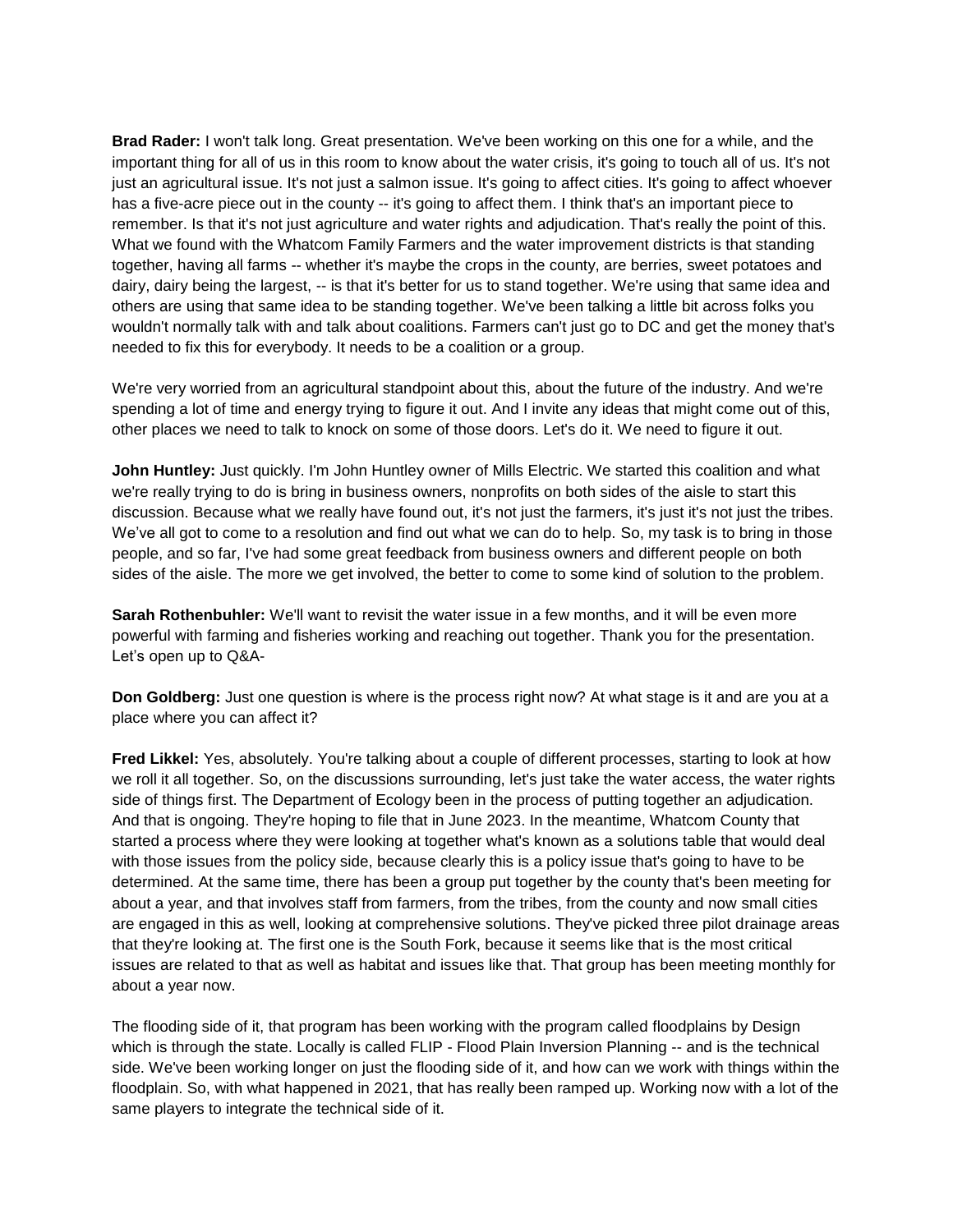On the policy side, obviously with everything that's happened with Canada and our federal and state governments very much involved, they are reinvigorating that international task force. I expect we'll be seeing more of that, and it might be further behind. But the urgency is much, much bigger. Again, how to integrate all of what's being done. As far as locally, what John had mentioned, what we're really hoping to do is get a group of folks together for a broad range who can come together and coalition, where we can affect to come forward to some of these groups and say 'we need to have change, how can we support you? What does this look like?' That is just in the infancy stages. We're working on that right now. We've been leading at Whatcom Family Farmers, but we would love to see it be a broader group. It would be something where we're not necessarily leading it, but just part of it.

**Paul Burrill:** I think that's an important fact, Fred, because sometimes it gets glossed over by the public looking at it, saying it's water and agriculture, using it all. It's not. You are creating food, much like Dan and I produce fish. We don't just catch product for ourselves. We sell it to the public. It's food sovereignty, making sure we can produce the good, healthy product here locally. It creates jobs. Revenue is extremely important. Everybody uses the water, and I think it's really important we all take care of it. It's everybody's issue, not just agriculture. It's great seeing you leading the charge, getting out there, getting groups and other companies in. That's the way to do it because it's something we're all going to be affected by.

**Fred Likkel:** The encouraging part is you talk to people who are in the desert southwest or in other areas of the country, Texas, and other places. They have the same challenge, but they have much more limited water with which they can work. One of the things that we have is we have a lot of water. We just need to figure out how to manage it better.

**Clark Campbell:** Just a comment and then a question. I was reading actually a Barron's article this morning about businesses approach to sustainability, and a lot of that's been focused on carbon with climate change. But water is really one of the bigger issues. The way they described it was if you think of climate change as the shark waters, the teeth. That's how we're all going to experience it, either by too much or not enough. And the Nooksack Basin is a classic example of that. I'm not expert on the subject, but it seems like in Skagit Valley, the approach that they've taken is creating diversion channels and intended flood areas. Is that part of the approach here? Obviously, that's a political issue because if you're a landowner and your area is one of the intended flood areas. But it seems to have worked in combination with higher dikes and levees in certain other areas. And you said they are also doing more with reservoirs and dams Is this diversion of the water to another area that then could be in an impound zone, or are we talking about dams right on the channel as the technical solution?

**Fred Likkel:** Ideally, you want to be able to say we don't want a dam there. We need to study it realistically. That might be difficult to get to a meeting about, but I know, for instance, that with Chehalis where they have started this process -- and they're ahead of us after their big flood shut down -- They did a bunch of work, and they haven't done anything with big dams, but they've done things like -- timing the flow in different creeks and including things like that. And I know that the city of Centralia, after getting through flood season in January, said, 'wow, we can't believe the difference.

**Clark Campbell:** In terms of the diversion channels.

**Fred Likkel:** Yes. Yes. In a variety of ways. And so, they still are looking at if they still need a dam. That's still in discussion. But it does show that, yes, we can make some efforts in doing those sorts of things as well.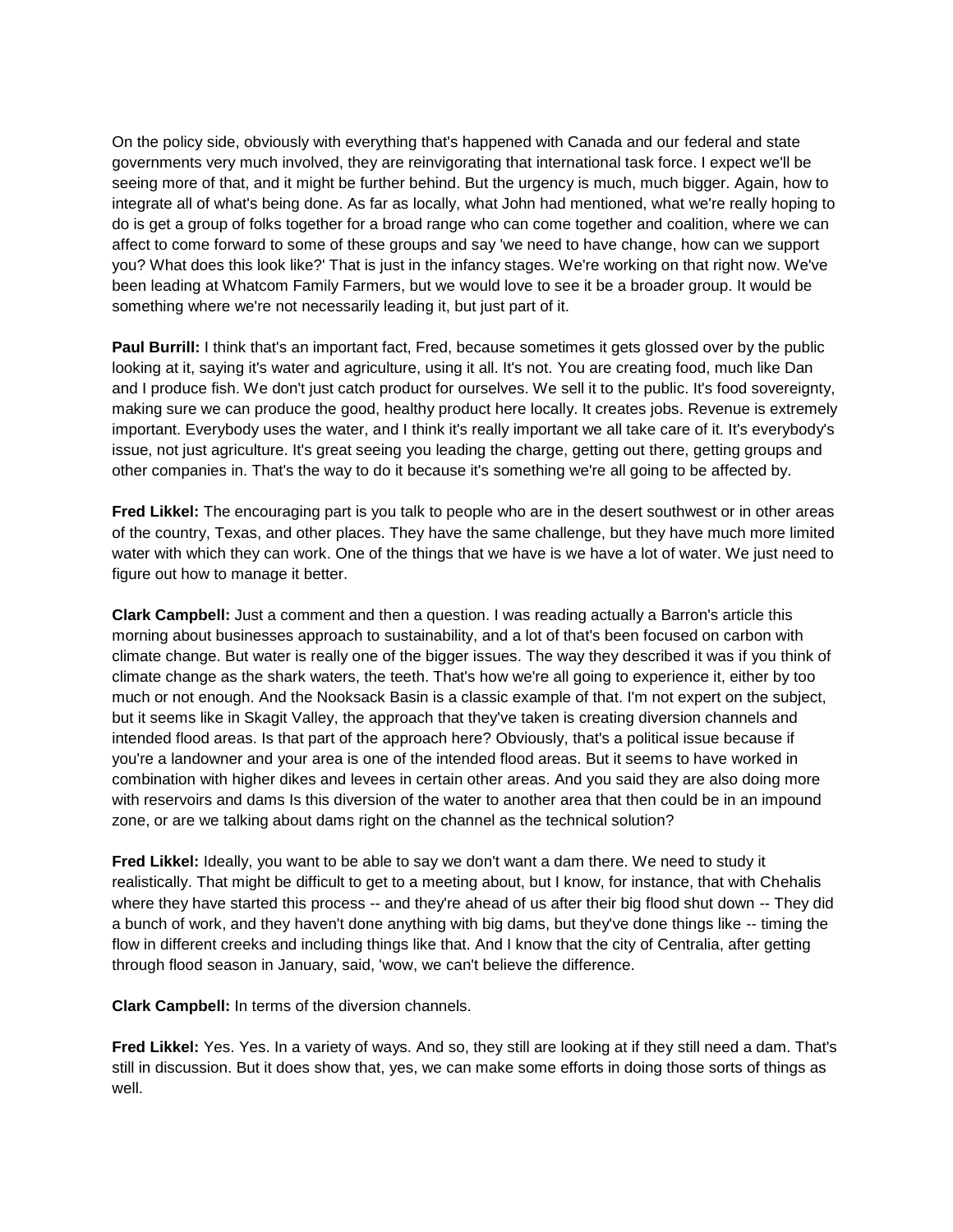**Clark Campbell:** And with regard to the Nooksack Basin have there been studies done as to if you were to create a significant impact zone that would be a storage area that's not the channel.

**Fred Likkel:** Yes. But years back. So, you're looking at 30, 40 years or so. So, there's plenty of study that needs to be done as well. What we're going to need to look at is what are some short-term solutions? Because Canada, understandably, is making a lot of noise and they should. What happened there was devastating. So, what is it that we can do in the short term and what is it that we can do in the long term?

**Paul Burrill:** With impound zones or reservoirs. Would they be outside or above the traditional spawning habitat of salmon?

**Fred Likkel:** That's the hope. A lot of the studies are old, but that would be the ideal thing to do. But it also could be where it's in the zone where it's minimal. But let's just say you put it up here and most of your spawning is happening down here. Well, we're going to help affect it, and that's a positive, too. There's also discussions about, for instance, in the middle fork diversion is still there. Could they move some water from the middle fork if there's more in the South Fork? There are a lot of discussions like that.

**Sarah Rothenbuhler:** Just a couple more minutes for Q&A. Does anyone else have anything they'd like to ask?

**Doug Thomas:** I would just mention that two board members of our San Juan A.R.E.A. Sea Life with Paul Burrill. We've been working on this – with Dana Wilson, to a certain extent with tribes about six to seven years now. The concept if you haven't heard is to adopt as a pilot project, here at Whatcom Creek, with the support of the Port of Bellingham. It's exciting. We've got the retired V.P. of operations in Juneau, Alaska. We've identified DIPAC in Juneau as the best in class really worldwide for its tactics and techniques increase the survivability of salmon as they return from natural progression. The State of WA averages around 1.2 or 1.6% of the released salmon actually make it back to Alaska somewhere between 2 and 4% which is a significant difference. Whatcom Creek hatchery right now, Bellingham Technical College Salmon Hatchery Program about four million salmon a year. We propose to return to the 1985 recent high watermark to release 40million, which is thought to be by the WDFW, and the tribal organizations mutually agreed that that was the last high watermark. If we increased releases by tenfold and increase the survivability rate of the salmon as they return and navigate through all the predators and all the different things that they have to go through to get through to get back such that we will change returns from about 65 to 75,000 adult salmon return to Whatcom Creek waterway to somewhere between 800 to 1.6 million salmon.

The reason that this is complementary to what I think you're trying to accomplish here, if you go back to the floods, the farmers, and the fish -- three FS I guess it is -- if the salmon survivability and the robustness of that salmon fishery here in the area, which is all San Juan Islands. If that were more robust, it would be like having an 18-year-old helping you with that kindergartner. Recovery of that and the survivability of that fishery would be just that much more durable, such that the recovery of that component of it might be restored sooner and be sustainable, more viable fishery. When you take the pressure off of the fish side, it reduces the urgency, if you will. So that's what we're about.

We made a presentation to Bellingham Rotary Club last Monday with whoever was there. We included our group all stakeholders -- fly fishing, sport fishing, education, tourism, marine fisheries, tribes, biologists on the environmental side. Would like to have more support from the tribe. Really in the state of Washington, it's a co-managed fishery that WDFW and tribal organizations. You can't have one without the other, so we need that support. We think it makes a lot of sense. We've taken a number of field trips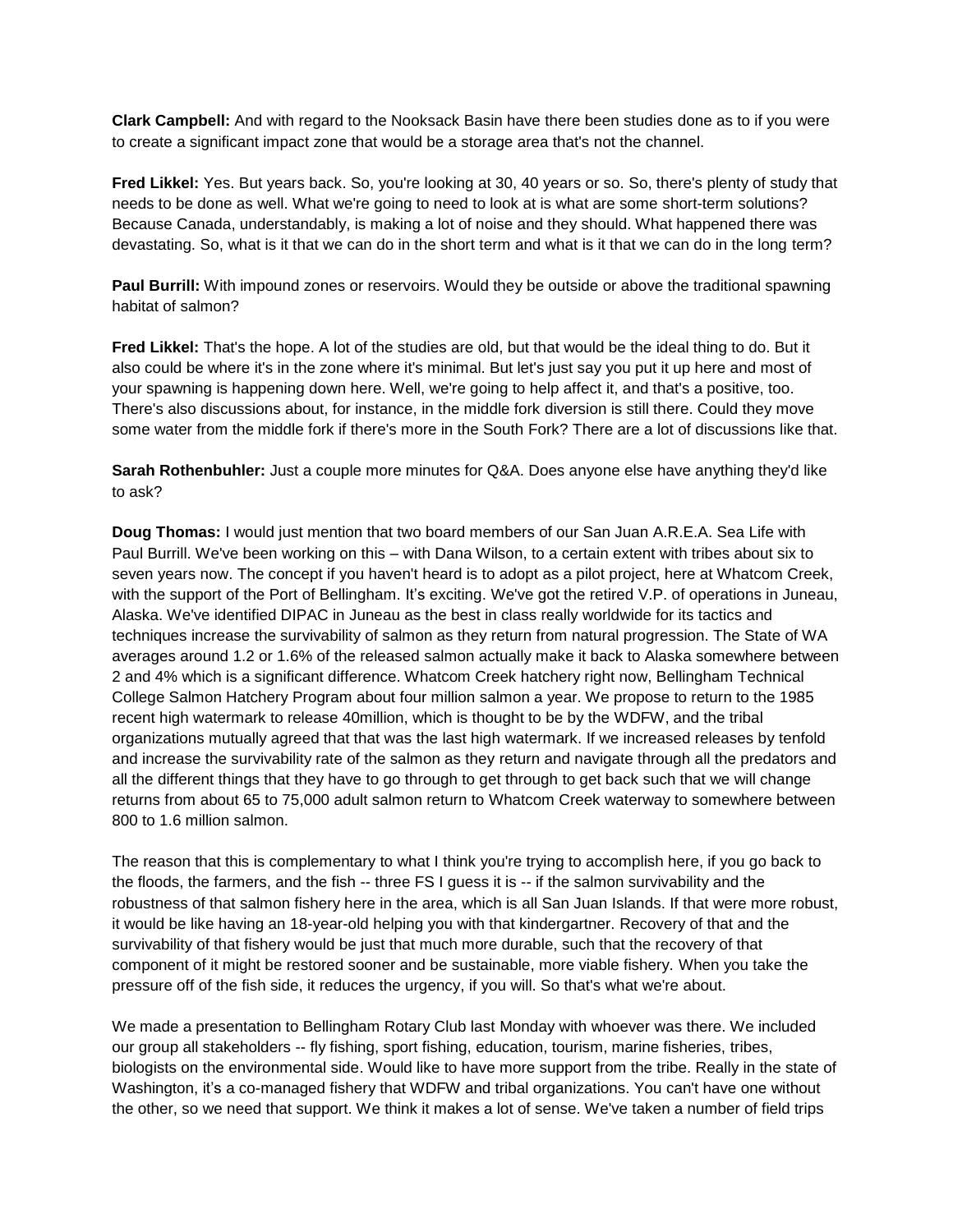to Juneau with a number of different groups, including senators, representatives, port officials and various stakeholders. We just say, why reinvent the wheel? Why keep trying to do what we're doing here in the State of Washington with Washington state hatchery program that's been in existence for over 70 years and keep doing it the same way, hoping for different results. Let's go someplace where they've really perfected it, adopt that best-in-class approach, and have success sooner and more sustainably.

Paul Burrill: As a fisherman and a beneficiary of programs up in Alaska, it's pretty amazing to see what happens. When you are fishing and you have the food chain coming at you with tens of thousands of fish, if not millions - Whales, eagles, whales of all sorts - humpbacks, killer whales, which is great for our J-pod around here. It really is amazing to see what happens. My uncle was a marine biologist down here and he's since passed, but he taught me one thing a long time ago was that salmon are the great nitrogen bringers to our environment, and having the salmon that go from the beach line and works its way up through floods, through animals, carrying them into the bushes, that's a really important part of our environment. And we can also take some of these salmon that come from hatcheries and replant those where we previously lost those things to help bring back some of those nutrients that we've lost. There's many good facets to what a hatchery program does. These are real fish, not farmed fish. It's the real DNA. Many people think of a hatchery like this is that the net pens were accidentally released out there. This is not that. The reality is they go out, live a normal life, come on back in, and they enhance the environment out there. The high seas pastures need those fish because we've lost a lot of that.

**Sarah Rothenbuhler:** I'm going to wrap up this topic but thank you everyone. Thank you, Fred and Brad, and everyone who spoke. I'm hoping that we can revisit the water issue in a few months again, so I'll be leaning to Brad, Paul and Dana on the presentation and speakers to bring in.

# **Update Legislative Session Wrap Up, Senator Simon Sefzik**

**Sarah Rothenbuhler:** So now while I am thanking everybody, I would like to thank Senator Sefzik for joining us. He's just completed a session wrap and is going to give us an update.

**Sen Simon Sefzik:** Great. Thank you, Madam Chair, so much for getting us all together. I'm sorry I missed the memo. I saw it in the calendar invite, but I didn't realize there was an in-person option, so I just totally missed that. Otherwise, I wish I could be with you today. Thanks again so much for all the work that you do, and thanks for giving me the opportunity to give each one of you a session update. I wanted to double check, did you still want me to cover sort of those three main categories of water management, public safety and some infrastructure highway issues? Or do you want me to cover anything else other than those three issues?

**Sarah Rothenbuhler:** Whatever you find relevant would be great.

**Sen Simon Sefzik:** Ok great. Fred Likkel had that great water presentation, so he stole some of the things I was going to cover. This was supposed to be, in our legislative session, a big year for some water issues, but honestly, not a ton happened in that regard. There's a real importance to both study water storage and improve the in-stream flows for salmon and cities to potentially use. It was mentioned, I think earlier there was a University of Washington climate group that pointed out that climate change will likely affect Western Washington the most, and particularly the Nooksack Basin as being the most vulnerable. We need to find ways on the upstream of the Nooksack to store water without trapping the salmon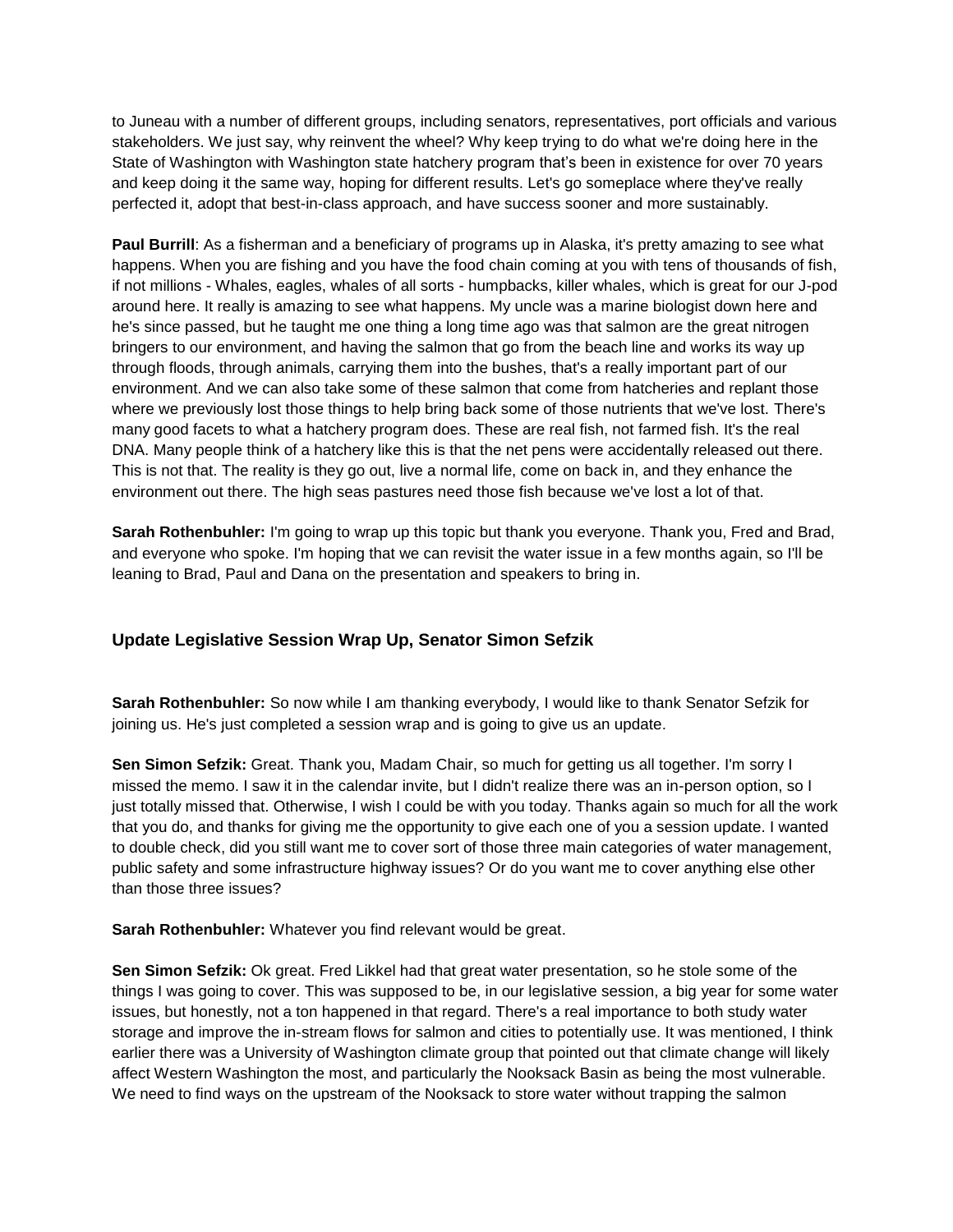population and identify where those locations could be. The federal infrastructure package, which is recent and obviously quite large, could be used for finding some of that money on the issue. Other counties have been able to use federal money to fund these local plans, and I think that the Whatcom County Solutions Table could also be helpful for this issue. It also underscores the importance of collaboration with Canada, with farmers, with the tribes and with the county to address this issue. I saw the mayor of Nooksack here, and I'm sure he'd be able to talk about this, too.

There's a real urgency and sense of hopelessness that I'm hearing from constituents that just feel as though they've been forgotten or that November is coming soon, and they're wondering what their future is going to entail. So just reminding them that that we're working hard to find a solution is, I think, important. There was some money in the budget to go to the Chehalis, Yakima, and Odessa for some different water storage issues, and I think in the future we should push for some of that in Whatcom County as well.

In terms of public safety, that's another issue that some of you may be tracking. I actually just had a meeting a couple of hours before this with a different county group on this issue. There was some progress made in relation to public safety, but not as much as I think some people would have liked, including myself. We amended a bill that has to do with a case in the 1960s, Terry vs Ohio, regarding the use of force by police officers. That has to do with what are called Terry stops. So, we returned police officers to the pre 2020 and 2021 laws which gives police officers the ability to use reasonable force instead of just probable cause and reasonable suspicion for those areas. So that's a big change that law enforcement is happy about because of the amount of damage caused. I don't know if some of you may have seen in the Bellingham Herald there was an article talking about how I think there's been about a 300% increase in car theft even since last year in Bellingham. There was another statistic I saw indicating that Bellingham is the third highest city in the country right now regarding property theft. These are some real issues. I'm sure if you've talked to law enforcement, you get a sense for how bad it is in Whatcom County. Unfortunately, we didn't make enough progress, as I would have liked in those areas. For example, regarding vehicular pursuits, there was a bill that would have fixed some of those issues to allow law enforcement to pursue vehicles involved in crime. Unfortunately, that bill failed by one vote in the Senate. Everybody in my caucus supported it, and we had a few in the other caucus that voted for it, but the majority simply did not vote for that fix. If you talk to law enforcement officers, they're going to tell you that it's going to be another difficult year for a lot of these issues because the legislature didn't make the progress that they would have hoped for.

Some people also may not know this, but I've seen various statistics. I saw one statistic that indicated we have the least amount of police officers per capita in the entire country. Now, I saw another statistic that said we were third to last in that race, but the bottom line is we need to find ways to incentivize more police officers and give them the tools that they need to protect the county and to do their job.

The other area that I'll touch on briefly are some infrastructure projects. We did secure \$5 million to go to Lummi Island to help electrify the ferry. There was also money that went towards the Kendall Trail, some projects up in Lynden, Blaine, and Ferndale civic center. We've made some good progress in terms of capital budget projects, and I'm excited to see where those things will go. The one other thing I'll touch on from the session that I was personally disappointed in was I just wish we would have seen some meaningful type of tax relief that would have been provided. This was a budget year with more than \$16 billion in surplus for the state, and there wasn't really any tax relief that was provided to people in Whatcom County that definitely needed it, nor was there anything at the statewide level. There was a small tax relief for businesses that make less than \$250,000 a year. But for example, there were proposals about pausing the sales tax on diapers or a potential sales tax holiday that was fairly bipartisan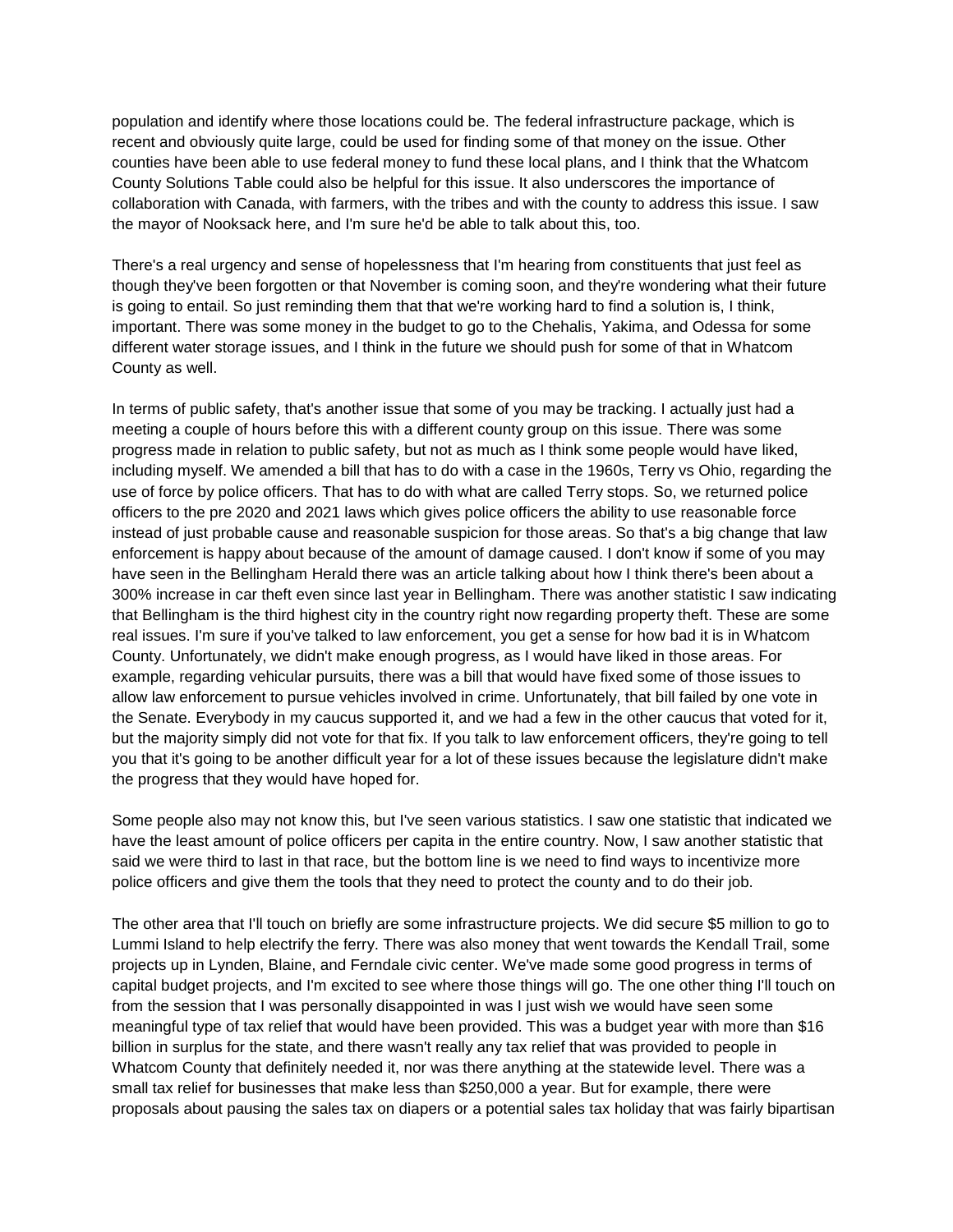that didn't end up getting passed. I think that especially as we're seeing rising inflation and rising costs, this would have been a great way to give the people back some of their money, because they know how to spend it better than a group of politicians and bureaucrats in Olympia. Those are some of the hits and misses from the session and overall, I'm looking forward to coming back next session to hopefully address some of those issues. With that, I'm happy to answer any questions that anyone may have.

## **Sarah Rothenbuhler:** Anyone have any questions?

**John Huntley:** How about Alcoa? We got the \$10 million for that. Where are we sitting on your side of things? I guess I could ask the port.

**Sen Simon Sefzik:** Yes. \$10 million to Alcoa to provide about seven hundred jobs, and I saw something saying that those jobs have a multiplying effect of about 2.5. So theoretically, that will provide many other jobs in the county as well. The hold up now is going to be the power issue with BPA. I'm cautiously optimistic that they're going to be able to work something out. I've heard different people like Larry Brown with the Labor Council who's worked with me on some of these issues has argued that they are statutorily required to provide power to Intalco. I think Blue Wolf Capital is making the same argument, but I also saw another part of the RCW that was quoted to insinuate that they are not legally able to provide or allowed to provide it to the plant. I think that there's going to be a little bit of back and forth there as they work out those different issues. I'm cautiously optimistic that they're going to be able to work that out and provide some green aluminum in the county, which I think would be a great thing. So, we will see what happens from there. Thank you for the question.

**Sarah Rothenbuhler:** This falls in line with public safety. Is there any work being done in relation to the mental health and addiction crisis? What's the attention on that in Olympia?

**Sen Simon Sefzik:** Great question. You're absolutely right that it goes hand in hand with the public safety discussion. We're getting constant feedback that we're getting from law enforcement on mental health issues including the need for facilities for these individuals that may be struggling with homelessness or addiction or mental health issues. There were some different programs created. I don't remember the exact budgetary amounts going towards behavioral health and increasing incentives for mental health counseling and prevention on some of these issues. Progress is being made, obviously. In Whatcom County, it's a little bit difficult with the jail situation and the capacity we have there where if you talk to law enforcement, they'll tell you that one of the problems is you for different crimes. You can't hold people because we just don't have the capacity to hold certain people in our jail right now. And finding new facilities for some of the more behavioral health issues I think is going to be important. So, the short answer is, yes, some progress was made there. But again, I think there's still a lot more that has to be done on some of those mental health and addiction issues.

**Paul Burrill:** Senator. Earlier you talked about incentivizing police officers for retention. What is it that we don't have those other states do have? Is it overall sentiment towards the police? Is it pay? Is it benefits? What is it that you were discussing this winter?

**Sen Simon Sefzik:** I think it's a few of those things. One of the things that we did do was increase incentives through pay for our state patrol, because statistically it's actually lower than most other areas in the country. And so, we increased the pay for those folks. But a big part of it, Paul, like you mentioned, does have to do with the mentality of policing in Washington State. There are plenty of police officers that love this state. They love this county, but they find that they're going to be more well received in other states. When you pair that up with the housing issue and the inflation issue, they're more likely to leave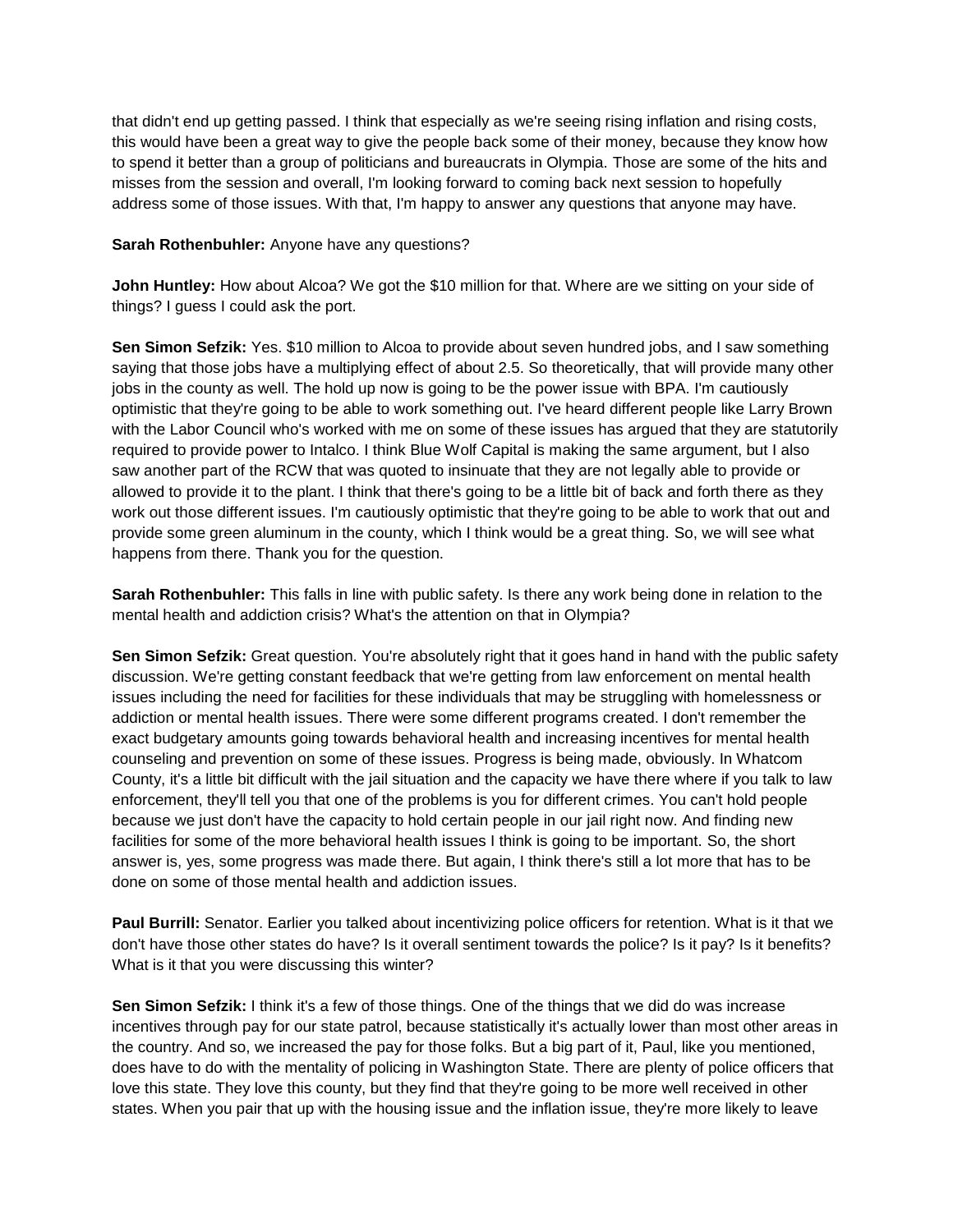the state. I co-sponsored a bill that would have eliminated that 25% cost sharing requirement by the Criminal Justice Training Commission for Law Enforcement Training, which would have been a way that we're hearing from law enforcement folks that would have increased the likelihood of employing law enforcement officers and increasing the likelihood that we can recruit a lot of different law enforcement folks. It has to do with overall mentality of policing in Washington State, in addition to some financial incentives that should be offered to increase the number of law enforcement that we have.

**Sarah Rothenbuhler:** Regarding water adjudication ion, it makes me nervous when we have government entities making these big determinations without really connecting locally with the people that are living and breathing and really know more about what's happening to protect our lands and our fish. That adjudication seems like a huge representation of that. Is that inevitable?

**Sen Simon Sefzik:** I'm glad you mentioned that because I think you're right. It does illuminate a disconnect between the decisions being made by ecology in Olympia and some of the local interests up in Whatcom County. One of the bills that I sponsored was an adjudication transparency bill, and the bill simply would have required the Department of Ecology to release the estimated number of water rights and the potential cost of an adjudication before they proceed in Whatcom County. The idea behind that is to say, as a bottom-line transparency measure, we should know how long and how much money it will potentially take before we engage in a potentially decades-long process that will cost tens and millions of dollars. I don't know that it's inevitable. I do think ecology is pushing hard. They did secure some funding in the budget to begin that process, and that's why I think it's even more critical for people to be aware of how much these things cost and the potential implications that they'll have, especially in rural areas like Whatcom County. I feel it could be not only costly but just difficult for our farmers and our agricultural community. If we value our own domestic supply chain of good berries, for example, and other good products, then we have to be careful about proceeding with this process that would be potentially very harmful to our agricultural community. I think that they're going to keep pushing for it, and we need to respond to it responsibly.

**Fred Likkel:** Yes. I want to say I agree. At the same time, I'll put a little caution out there on that. One thing we don't want to do is kick the can of solutions down the road. I'm not saying that education is necessarily the solution. We clearly have issues related to our water resources that we need to work out. Something that's happened over the last 40 or 50 years is we kicked it down the road many times. We want to make sure that we actually deal with the issue whether it's some sort of alternative or whatever. And to be fair, the tribes do deserve to have their water rights quantified as well. That's something that has not occurred. I don't think that it has to go through an adjudication, but we need to make sure we work on what the answers are.

**Sarah Rothenbuhler:** Does everyone know what adjudication is? (group all said yes). What about highway systems? To my understanding, when you talk to a lot of the older contractors in the area, our I-5 corridor was built to last until the 1970s. It was designed to handle the Pacific Northwest population up into the 1970s. We're a bit beyond that huge population growth, and we've got mass transit coming in. From what we see just from Skagit to the Canadian border, there are accidents every day on I-5 and our on and off ramps. We've simply outgrown our road system. Is there any focus on that in Olympia?

**Sen Simon Sefzik:** I did not know those statistics, so instead we reached out to somebody from the Department of Transportation. I can send you over the spreadsheet that they sent us. I thought it was interesting. It quantifies the number of total collisions and damages and injuries and fatalities. The numbers are actually smaller in the past few years. I think it's because people are driving less and less with Covid, so it didn't give me information before 2006. I can reach out and see how the data is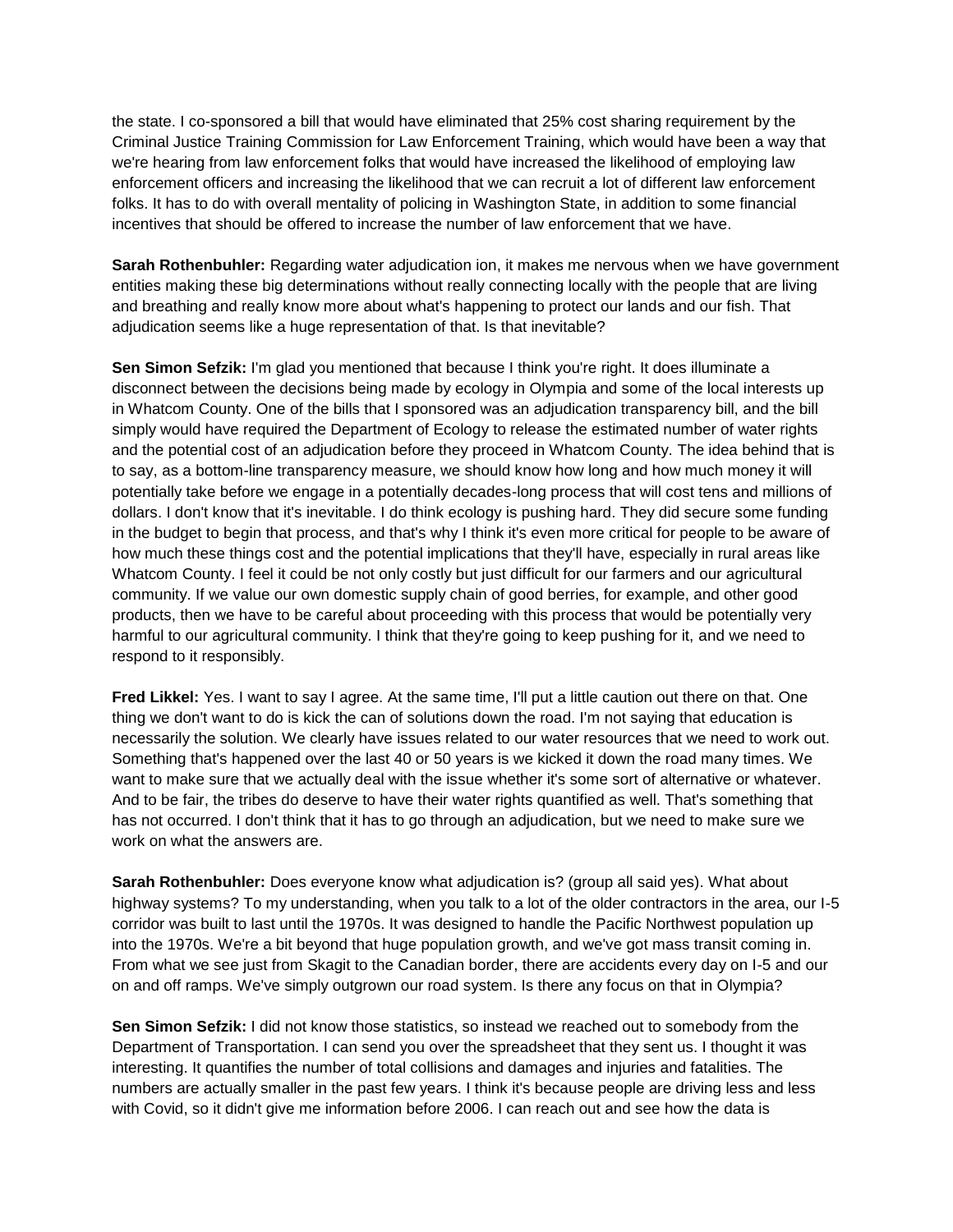compared decade by decade, and I can send over that information to you. Otherwise, that's something that I think the federal infrastructure package may end up addressing. But I haven't been involved very much with the federal highway system and potential answers there. I think it's an interesting issue to look into, and I'll try to see if I can find the decade-by-decade analysis from the Washington Department of Transportation people.

**Sarah Rothenbuhler:** Does anybody else have questions or comments? Everybody on Zoom. You're welcome to chime in at any time.

**Don Goldberg:** Sarah it might be a good time for our required public comments too.

**Sarah Rothenbuhler:** Yes. So, frankly, in this meeting, anyone can speak up at any time. The committee will be here, and we're all good to talk. If anyone in the public that is on zoom and here attending the meeting has something to say, please comment at any time. (All nod) Anything else, Senator? Thank you so much for being here.

**Sen Simon Sefzik:** Thanks so much for having me. The mayor and I are both hopping off for another obligation. Thank you all so much for having me and if you ever need anything, feel free to reach out again. I don't know a lot of these statistics, but if you're curious about something, there's a likelihood I am, too, and we can figure out how to get that data. Just let me know, and I'm happy to make those inquiries. Thank you all.

**Sarah Rothenbuhler:** Thank you and thank you, Mayor Seth, for being here as well. All right. We are at the end of the meeting. We've got a couple of minutes left.

**Casey Diggs:** I have a few things from in the last city council meeting that was brought up. I don't really fully understand it, but the 'just transition' with the labor workers -- mostly the pipefitters -- for the legislation that the city council is passing with electrification. Trying to get those folks in to room to ask them how the process is going and working with the City of Bellingham. They discussed the post point recovery project. Keep an eye on our sewer portion of our water bills here in Bellingham to pay for that project. They're saying it's going to be 12% -- and that's just on the sewer portion of the project -- 12% a year from 2023 to 2027.

## **Sarah Rothenbuhler:** A 12% increase?

**Casey Diggs:** Every year. But that still needs to go to city council they think first part of the year that'll happen. Tonight, there's a town hall for the Climate Action Fund in the city limits of Bellingham. They're trying to raise \$5 to \$7 million a year on property values, so your house is worth \$500 grand it's going to be \$100 more on taxes. That is supposed to go to the voters in November. I strongly encourage anybody who lives in the city limits of Bellingham to go to that climate action fund town hall tonight and just ask how those funds are going to be spent. Are they going to partner with nonprofits in our community to run programs? I asked that question at the last town hall meeting and didn't get an answer. I was looking for a response like 'hey, we're going to partner with Sustainable Connections. We're going to give them a million bucks a year and if a homeowner wants to put solar on their roof, they're going to get it at a 2% loan or whatever.' But they couldn't answer that.

**Sarah Rothenbuhler:** What's your water bill at Boundary Bay Brewery?

**Casey Diggs:** Like \$4,000 - average annually a month.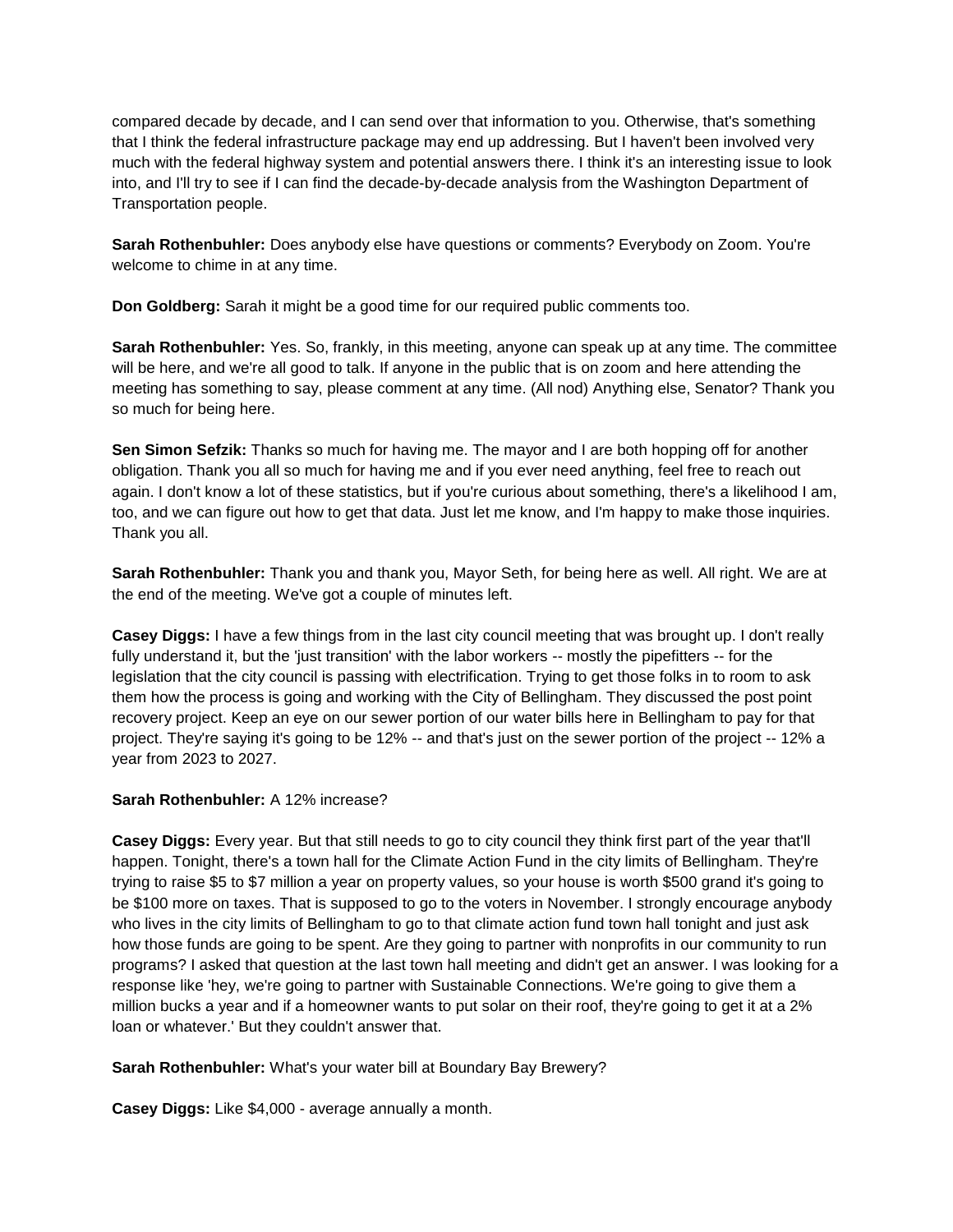**Sarah Rothenbuhler:** The impact on business is astounding. How's it going with the parking change?

**Casey Diggs:** May 1st, parking in downtown Bellingham will go from Monday to Saturday, 11am to 6pm. It'll be \$1/hour and parking tickets will now be \$30.

**Sarah Rothenbuhler:** Are those programs with managing parking ticketing ever profitable for the cities? I hear those tend to run in a deficit.

**Casey Diggs:** Yes, that's true.

**Don Goldberg:** That's why they're mange this change. They're trying to pay for itself.

**Sarah Rothenbuhler:** Instead of just not doing it.

**Casey Diggs:** Any surplus revenue is going to be given to the Downtown Partnership or the Fair Association, because it's not just downtown. It's in Fairhaven as well.

**Don Goldberg:** It's an incentive by the retailers. They don't want people parking there all day. It's not really a money thing. It's about getting people to move so that new people can come in and shop.

**Sarah Rothenbuhler:** I hear the opposite.

**Casey Diggs:** From our standpoint, it's just the city is trying to manage the parking. I think they're trying to control it. We have regulars that come in every single day, and they're going to be pissed off that the parking is going up. They're never going to call the city and complain about it. They're going to complain to me about it.

**Don Goldberg:** And Fairhaven was added as well.

**Casey Diggs:** They had a lot of folks, a parking task force to work through the process. So, it's going to be a struggle to navigate it for a year. I'm going to have to have a lot of uncomfortable conversations with some folks.

**Sarah Rothenbuhler:** Thank you for that update. Really appreciate that.

**Casey Diggs:** The Whatcom County notify me tool...is anybody on that? I just learned about that. It's on the website, and you can sign up to what you're interested in. You'll get updates of just about anything you are interested in weekly, almost daily, actually, on just whatever you want to subscribe to.

# **Sarah Rothenbuhler:** Thank you Casey.

Our next meeting will be on public safety and Sherriff Bill Elfo will be speaking, and we have a couple other speakers in the wings. We're just waiting to confirm their schedules and we'll get the next couple of agendas out. We're looking at water by way of active fisheries, public safety and addressing whatever we can do to find solutions with public safety in general, as well as the mental health and addiction crisis that we're in. The other crisis that we're in is housing and affordable housing and also the buildable lands permitting challenges, Troy.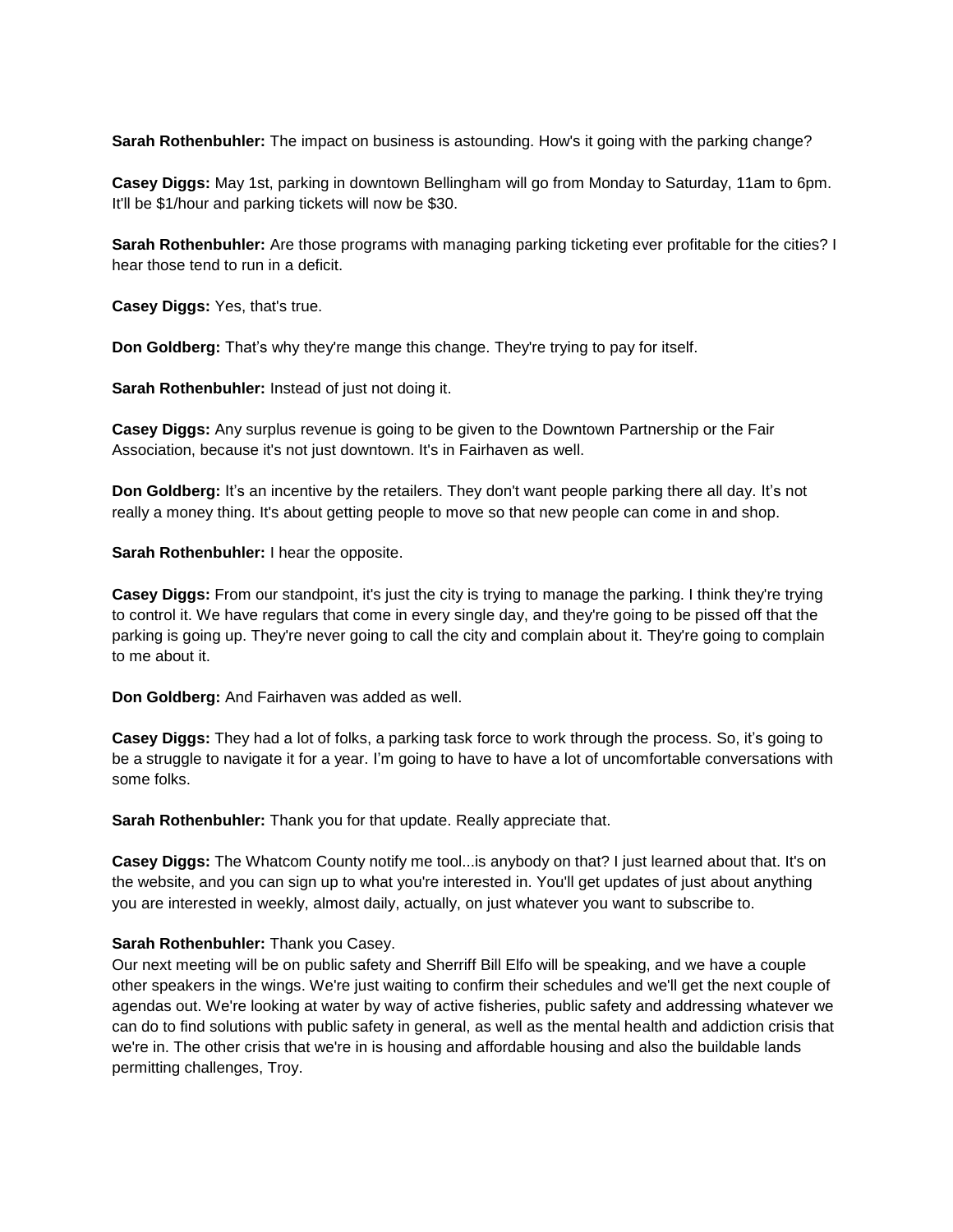We plan to rotate each month through these topics and having our committee members and anyone else that has good ideas or speakers that we should be bringing up and talking to us. Please let us know. Please let me know. The other thing is, we want as many people at these meetings as possible. We kind of were just a group that was talking to ourselves, and while I'm chair, my goal is that we do the exact opposite of that. Tyler is our connection with County Council, but I'd love to see as many County Council members at our meeting, city council members, small city mayors -- anyone that you work with or do business with or business members that should chime in. We need to get our community voice stronger and help guide policy versus find out what policy is later and where we pay the bill.

**Sarah Rothenbuhler:** Does anyone have any suggestions for me as we're walking down this path?

**Clark Campbell:** While we have a little bit of time. One of the things is as a county board getting an update from Tyler as our representative as a regular part of the agenda.

**Sarah Rothenbuhler:** I should have said Tyler and I spoke. We're checking in regularly. He said there were no big topics this time.

**Clark Campbell:** Casey is bird dogging what's going on at the city level. Just being able to make sure that we're aware of any new topics that are coming on.

**Sarah Rothenbuhler:** Casey is keeping us updated on the county and cities level.

**Casey Diggs:** They talked a lot about the closure of Gulf Road last week.

**Tyler Byrd:** That will be our discussion this week, too. The one other thing that will be coming up this week during our council committee of the whole meeting -- should start around 2:30, 3pm -- there will be a discussion regarding the comprehensive plan review process. So what Troy presented on last week, we've asked him to come forward and give us an update on that as well, hoping to use that as an opportunity to get the assumptions worksheet from that point too. If anyone wants to attend that would be great. If you have any input, we'll see if we can get the chair to the pull you in for comment too.

**Clark Campbell:** What's the timing on the comp plan update?

**Tyler Byrd:** It'll be in the committee of the whole that starts at 2:30p. There's a presentation that precedes it in the Committee from Northwest Innovation Resource Center on Entrepreneurship and Whatcom County. Then this will be the second item for the committee, so I'm going to guess it will be around the 3:00p mark that we will see that item.

**Sarah Rothenbuhler:** Thank you Tyler, Clark and Casey. All right. No other topics?

**Paul Burrill:** Don, don't you attend most small cities meetings. I would think things that might come up there. That's kind of where things tend to start.

**Don Goldberg:** Sure. Twice a month: there's one meeting a month, which is the actual Small Cities Caucus, which is open to the public, similar to here run by Scott Korthuis. And they are here, and, we go over how the small cities, the county and the city of Bellingham can coordinate their efforts, best practices, things of that nature.

**Sarah Rothenbuhler:** What is the focus right now?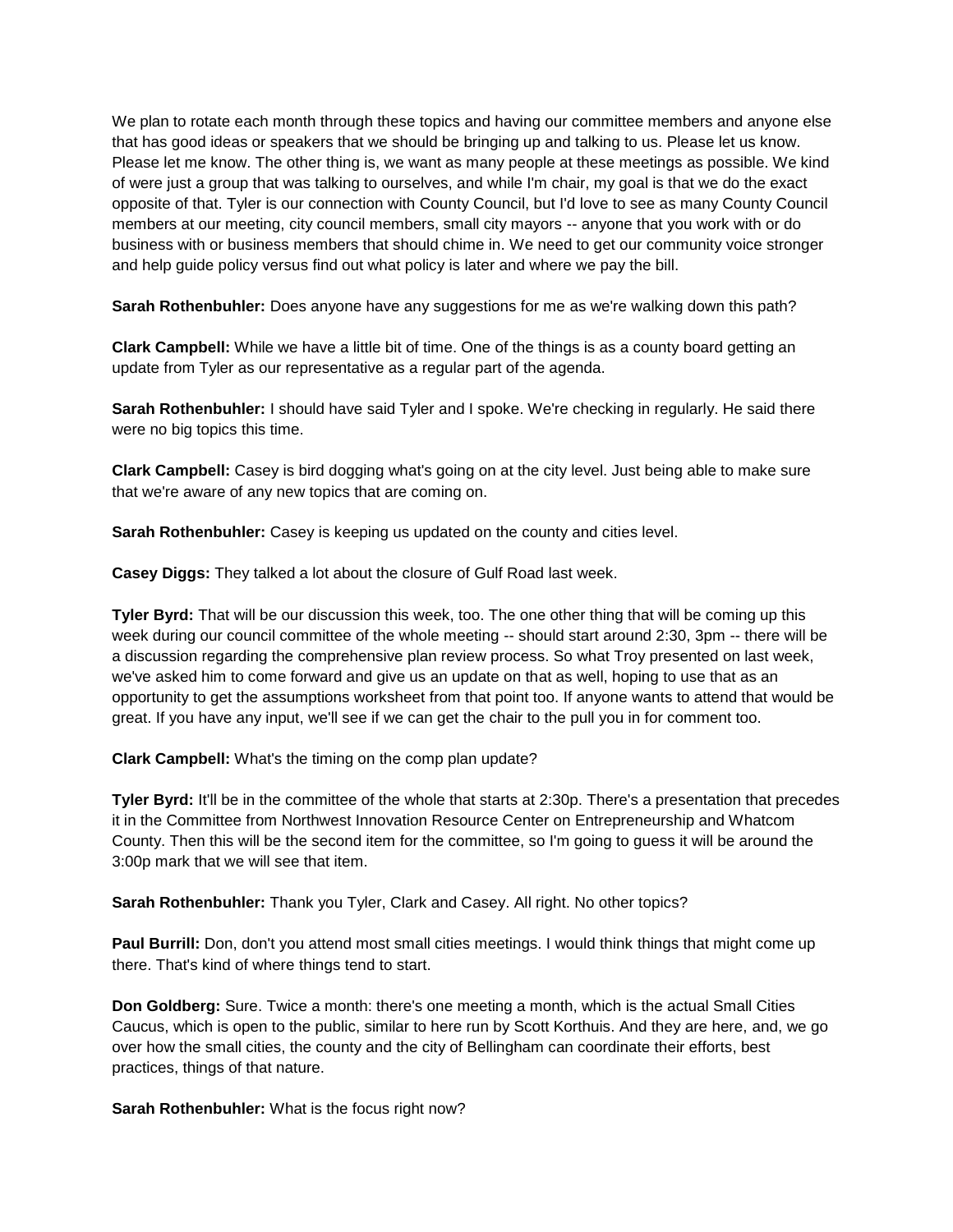**Don Goldberg:** The last meeting was talking about the jail was part of it. It seemed to me and Bruce, your thoughts are better on it, but it seems to be it was the first time the seven mayors and the county executive all agreed that a jail had to be built. the discussion turned to how to coordinate that, what it looks like, how big it would be, what the site would be. We talked quite a bit about that.

**Sarah Rothenbuhler:** Is there a speaker that would be able to talk about it? Is it pretty preliminary? It's almost like a Groundhog Day.

**Don Goldberg:** Yes, well, you know, it's been a preliminary concept for seven years now. It's the first time, I think, that all the leadership with the crime going up and the problems that everybody's seeing that all the political sides agreed that something had to be done. Satpal and all the mayors agreed that it's going to get more expensive as time goes by, so if we keep on kicking the can, it's just going to get more out of hand. Probably the two entities are Sheriff Elfo and Satpal. They're the two leaders in that project right now. Of course, we talked about flood and flood response.

**Kevin Hester:** The main focus of our last few meetings was still working through the flood response to recovery efforts and rebuilding. We're still in flood season, so people have held off rebuilding but now they are getting back to it. I know a lot of people are rebuilding as quickly and as cheaply as they can. Then they're planning on selling. They're done. They've rebuilt three times in the last two years, and they can't do it. Happening in Sumas as well.

**Don Goldberg:** There's a new fund that Mauri Ingram's group has started. She was really a savior to all the people before we were federally listed as a disaster area. Mauri raised about a million and a half dollars of private funds that went right out the door to people that were trying to eat and survive and stay in hotels. Now, there's a new fund that's just starting this week, I think, that's directed at businesses. FEMA has funding for housing. Not very much, but some. There have been programs for housing, but there is no money in federal or state appropriated for businesses. A lot of these small businesses in Sumas in particular, they might have lost their home and their business, and there's little help for them. We're trying to raise private funding to get that out the door for \$5,000 to \$10,000 grants just to help people keep their doors open. The other thing we're trying do is to get people to shop up there, because there's so many houses that have gone away. There's a population that's gone away. The businesses that have survived don't have a lot of customers, so if you can shop north, that would be a good thing for consumers in particular.

**Clark Campbell:** Is there any ARPA funding, anything that's potentially there?

**Don Goldberg:** No, we didn't really get funding out of the state. We were trying to get state funding, but ARPA can't be used for that funding. It's got to be directly Covid related.

**CJ Seitz:** Hi. I just wanted to make sure. Don, did you cover that on state funds that we got for the \$10 million for Northwest Washington?

**Don Goldberg:** No. CJ is leading with the SBDC response, so she is the best person to ask what's going on with the business.

**CJ Seitz:** Can you tell me the original question, Don?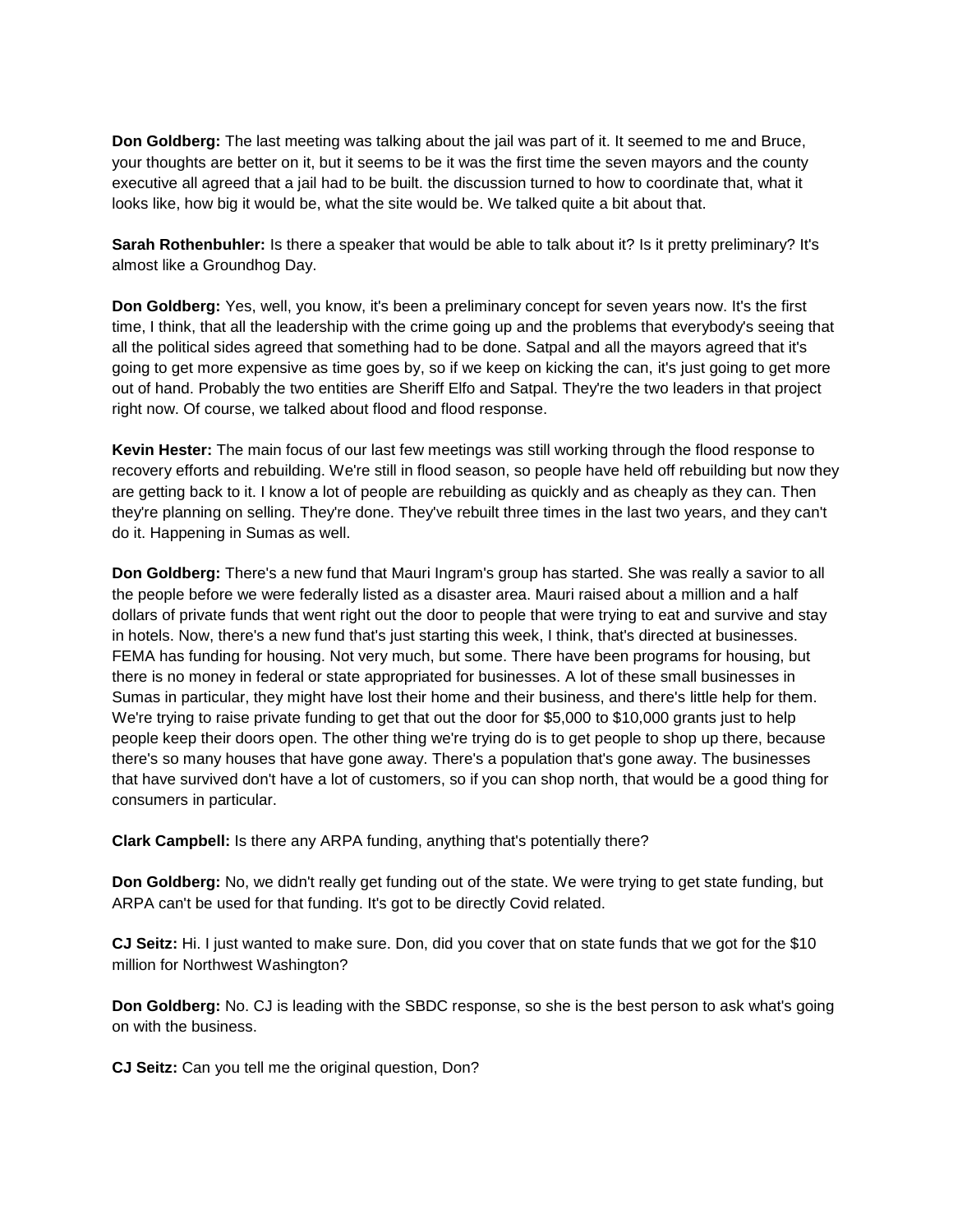**Don Goldberg:** Just what's going on with the flood situation, and I was talking about business response and Mauri and what's going on there.

**CJ Seitz: T**he Whatcom Community Foundation funds should be opening any day now and those will be smaller grants, up to \$5,000. We're looking at potentially doing some webinars around those. Those will be great, less restricted. And then Alicia Rule proposed a bill which was funded. It's \$20 million for businesses that were affected by disaster and there's \$10 million earmarked for the northwest area. Those will be going through the State Department of Commerce and then going to Don. There is earmarked money from this last legislative session. Sadly, it's only from the surplus, from the COVID 19 money, so it's a onetime funding. We do have work to do encouraging the state to get more involved in disaster recovery and a long-term solution. But for now, we'll celebrate the short term and that money coming our way.

**Sarah Rothenbuhler:** Thank you C.J.

**Clark Campbell:** What's the timing on that? When would it be released and be available?

**Don Goldberg:** CJ do you have a release date yet?

**CJ Seitz:** Good gravy. No, no. Let's put pressure on the Department of Commerce to get that out. Don, you, and I could also send out to the group what the fund is and who's going to get covered. It's like for less than \$5 million in receipts. There are parameters there. Don, you, and I can get together and start rattling the cages at commerce and seeing if we can get that out sooner than later.

**Don Goldberg:** Sounds good and there is COVID grant funding. That's through the state commerce. It's Working Washington, Round five. They're almost done with figuring out who they're going to focus on, but they want to focus on the groups that got hit the hardest -- restaurants, bars, entertainment, nonprofits, things of that nature that really got shut down and had no choice. We've been working with them on getting the details, but I think that's going to be released probably in the next 30 days.

**Sarah Rothenbuhler:** Thank you Don. Thank you, CJ, We are right at meeting end. Can we take a quick minute? Dana would like to say something.

**Dana Wilson:** Thank you for giving me the chance to be on the committee. Just to let you know I don't speak for the tribe. I'm here as a fisherman, but I can get the answers that you need from the tribe and streamline that a little easier. I really appreciate the opportunity to be here.

**Committee Members all Chimed in:** Happy to have you. Thank you for being here.

**Sarah Rothenbuhler:** For the record, I asked Dana, because he's a good businessman, good fisherman and cares about Whatcom County.

**Clark Campbell:** If you look at some of the largest employers in the county. The tribe is right there at the top. So, it's been a missing seat.

**Sarah Rothenbuhler:** All right. Thank you everybody.

**Chat Messages:**